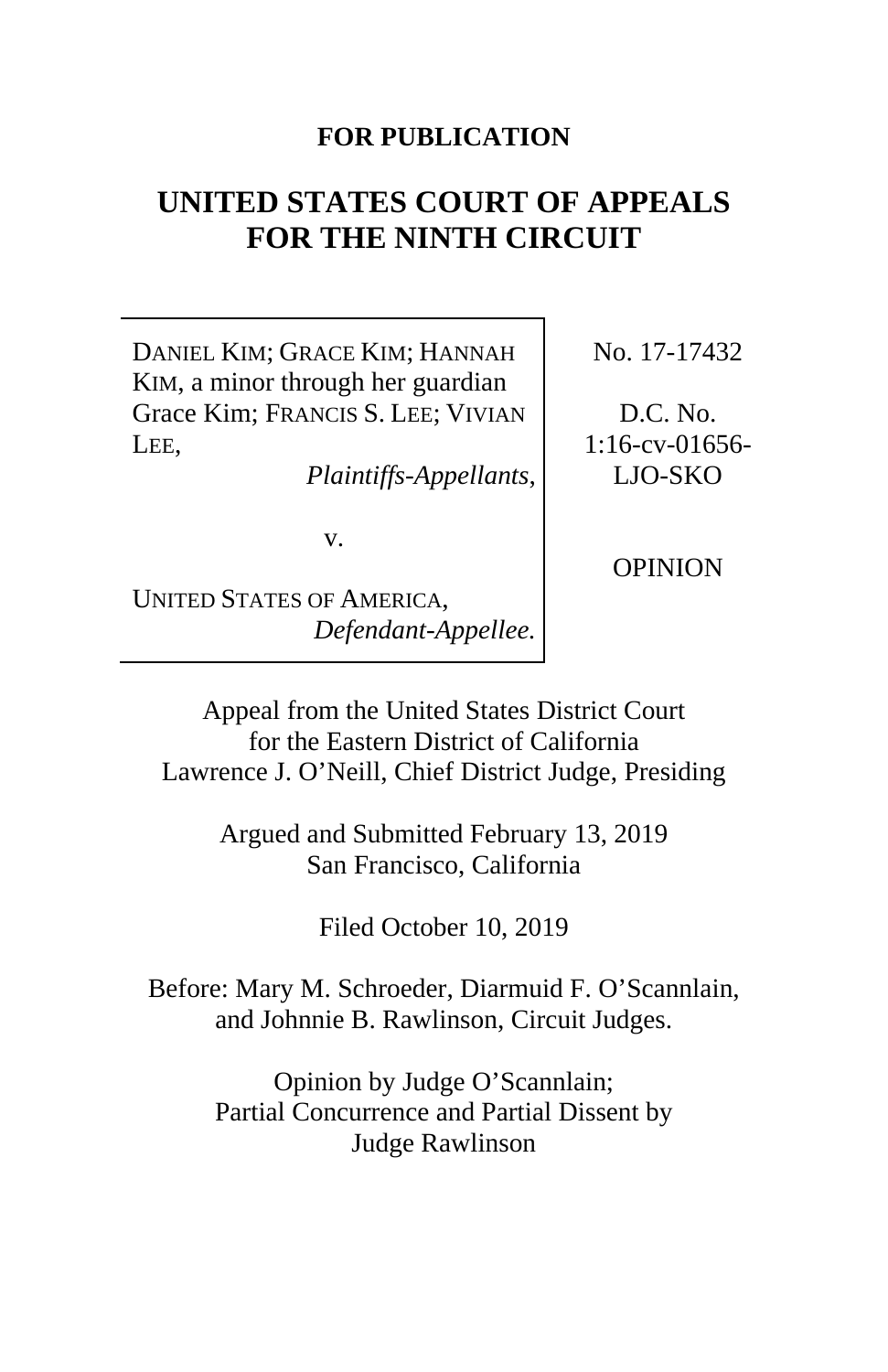## **SUMMARY[\\*](#page-1-0)**

## **Federal Tort Claims Act**

The panel affirmed the district court's dismissal of the plaintiffs' claim for fraudulent concealment, and reversed the dismissal of the negligence-based claims, in a Federal Tort Claims Act ("FTCA") suit against federal officials for their failure to prevent the deaths of two boys who were killed when a tree limb fell onto their tent in Yosemite National Park.

The FTCA's discretionary function exception bars claims based upon the federal officials' "exercise or performance or the failure to exercise or perform a discretionary function or duty." 28 U.S.C.  $\S$  2680(a).

The plaintiff families first argued that the district court erred in finding their negligence-based causes of action to be barred by the discretionary function exception to the FTCA. The panel held that regardless of whether the discretionary function exception might apply to some hypothetical decision *not* to inspect the campground, the panel had to decide whether Park officials were shielded from liability for their conduct in actually inspecting that area once they undertook to do so. The panel further held that once Park officials undertook to evaluate the danger of the trees in the campground, they were required to do so according to the technical criteria set forth in the Park's official policies. Yosemite Park Directive No. 25 set forth the Park's "Hazard

<span id="page-1-0"></span><sup>\*</sup> This summary constitutes no part of the opinion of the court. It has been prepared by court staff for the convenience of the reader.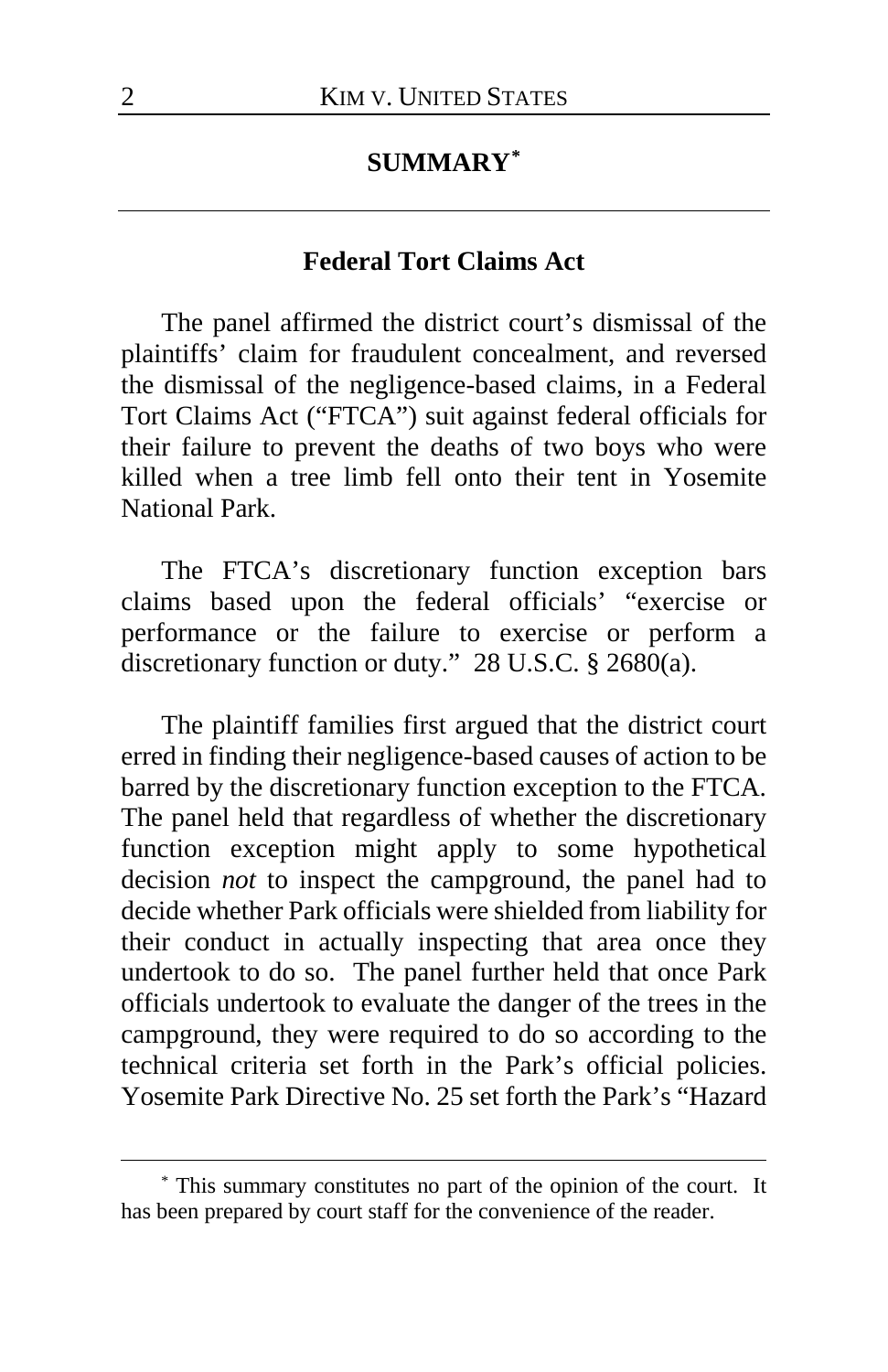Tree Management" program that specified how park officials were to evaluate the risk imposed by trees they inspected. An appendix to the directive detailed a Seven-Point system for rating tree dangers. The panel held that the officials in evaluating the tree under their Seven-Point system were not exempt from the scope of the FTCA.

The government contended that the even if it knew or should have known about the danger posed by the tree, the plaintiffs' negligence-based claims were still barred because Park officials had significant discretion regarding what to do in response to that danger. The panel held that as with the Park's duty to take some action to abate a high-risk tree, fulfilling the Park's duty to inform visitors somehow about that risk did not involve considerations of public policy. Accordingly, the discretionary function exception to the FTCA did not bar the plaintiffs' claim that the government negligently failed to give Park visitors any warning about the tree.

Plaintiffs argued that the district court erred in dismissing their claim that Park officials fraudulently concealed information about the dangers posed by the tree in "order to continue charging camping fees" to visitors. The district court found that this fraudulent concealment claim was barred by the FTCA's exception for claims "arising out of . . . misrepresentation [or] deceit." 28 U.S.C. § 2680(h). The panel held that the fraudulent concealment claim here<br>was not one that involved misrepresentations only that involved misrepresentations only collaterally. The panel concluded that the district court did not err in dismissing the claim under the FTCA's misrepresentation exception.

Judge Rawlinson concurred in part and dissented in part. Judge Rawlinson agreed with the majority that the district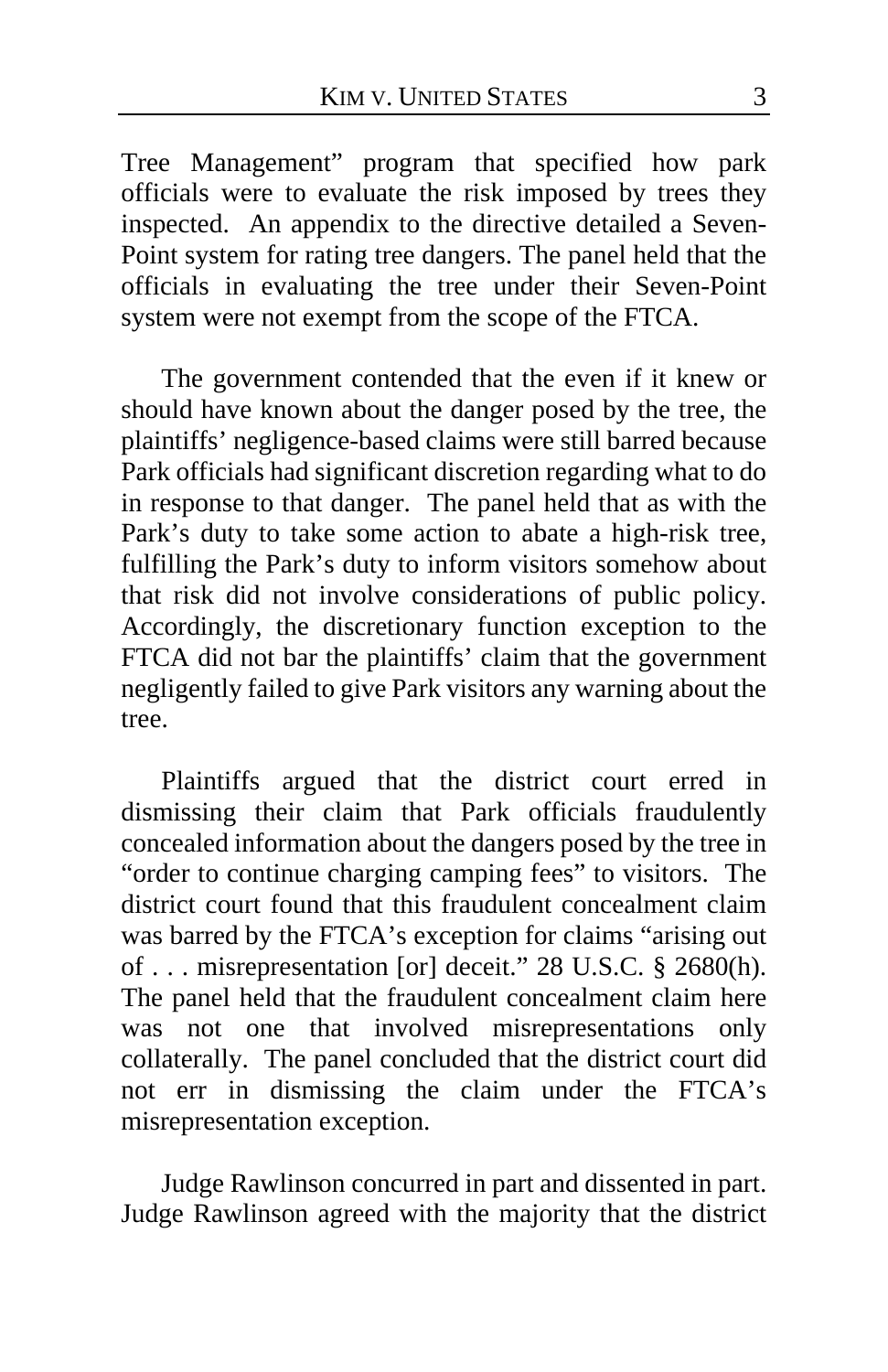court properly dismissed the fraudulent concealment claim, but disagreed with the majority's conclusion that the district court erred in dismissing the negligence-based claims under the discretionary function exception to the FTCA. Judge Rawlinson wrote that the majority erred in concluding that the Hazard Tree Management program created a mandatory duty on the part of officials responsible for managing Yosemite National Park.

## **COUNSEL**

Martin N. Buchanan (argued), Law Office of Martin N. Buchanan APC, San Diego, California; Thomas V. Girardi and Kelly Winter, Girardi Keese, Los Angeles, California; for Plaintiff-Appellants.

Philip A. Scarborough (argued), Assistant United States Attorney; McGregor Scott, United States Attorney; United States Attorney's Office, Sacramento, California; for Defendant-Appellee.

#### **OPINION**

O'SCANNLAIN, Circuit Judge:

We must decide whether the Federal Tort Claims Act bars a suit against federal officials for their failure to prevent the deaths of two boys who were killed when a tree limb fell onto their tent in Yosemite National Park.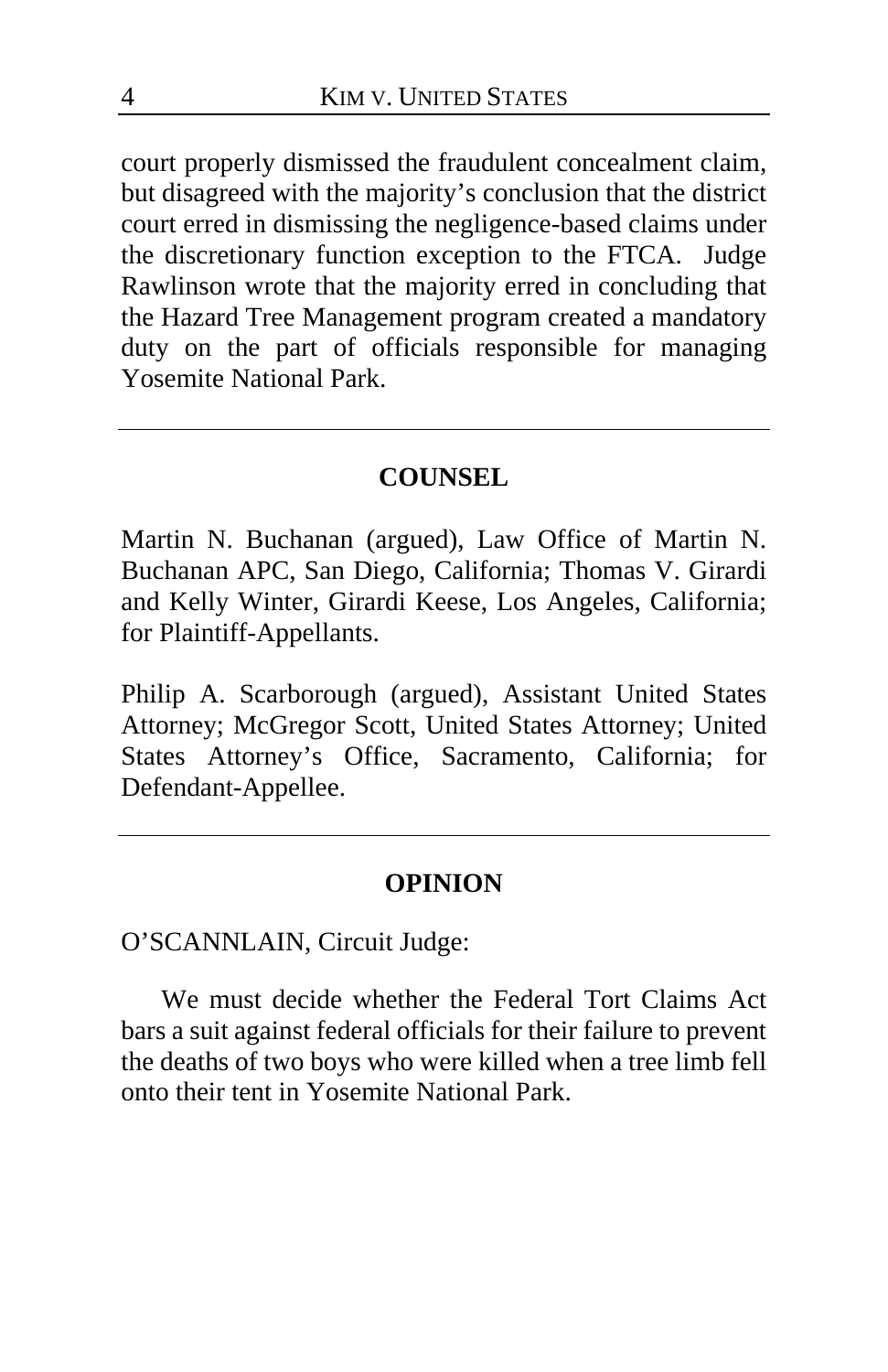#### I

On August 14, 2015, Daniel and Grace Kim, their daughter Hannah, their teenaged son Dragon, and their son's friend Justin Lee were camping in Campsite 29 of the Upper Pines Campground in Yosemite National Park ("Yosemite" or the "Park"). Around 5:00 in the morning, a limb from a large oak tree overhanging the campsite broke and fell on the tent where the two boys were sleeping, killing them. The Kims and Justin Lee's parents (collectively, "the families") sued the United States under the Federal Tort Claims Act ("FTCA"), alleging that National Park Service ("NPS") officials were responsible for the accident.

The families' original complaint raised two negligencebased causes of action: wrongful death and negligent infliction of emotional distress. The complaint alleged that NPS officials knew or should have known of the danger posed by the tree, but negligently failed to abate that danger and to warn campers about it. The United States successfully moved to dismiss the complaint under the FTCA's discretionary function exception, which bars tort claims against the United States that are "based upon the [government's] exercise or performance or the failure to exercise or perform a discretionary function or duty." 28 U.S.C. § 2680(a). After reviewing Yosemite's policies regarding tree maintenance, the district court found that decisions regarding "how to evaluate and respond to tree hazards" were subject to the discretion of Park officials. The court dismissed the complaint but "in an abundance of caution" granted the families leave to amend.

The families filed an amended complaint that repeated the two original causes of action and added a third: that Park officials knew and fraudulently concealed information about the danger posed by the tree so that campers would continue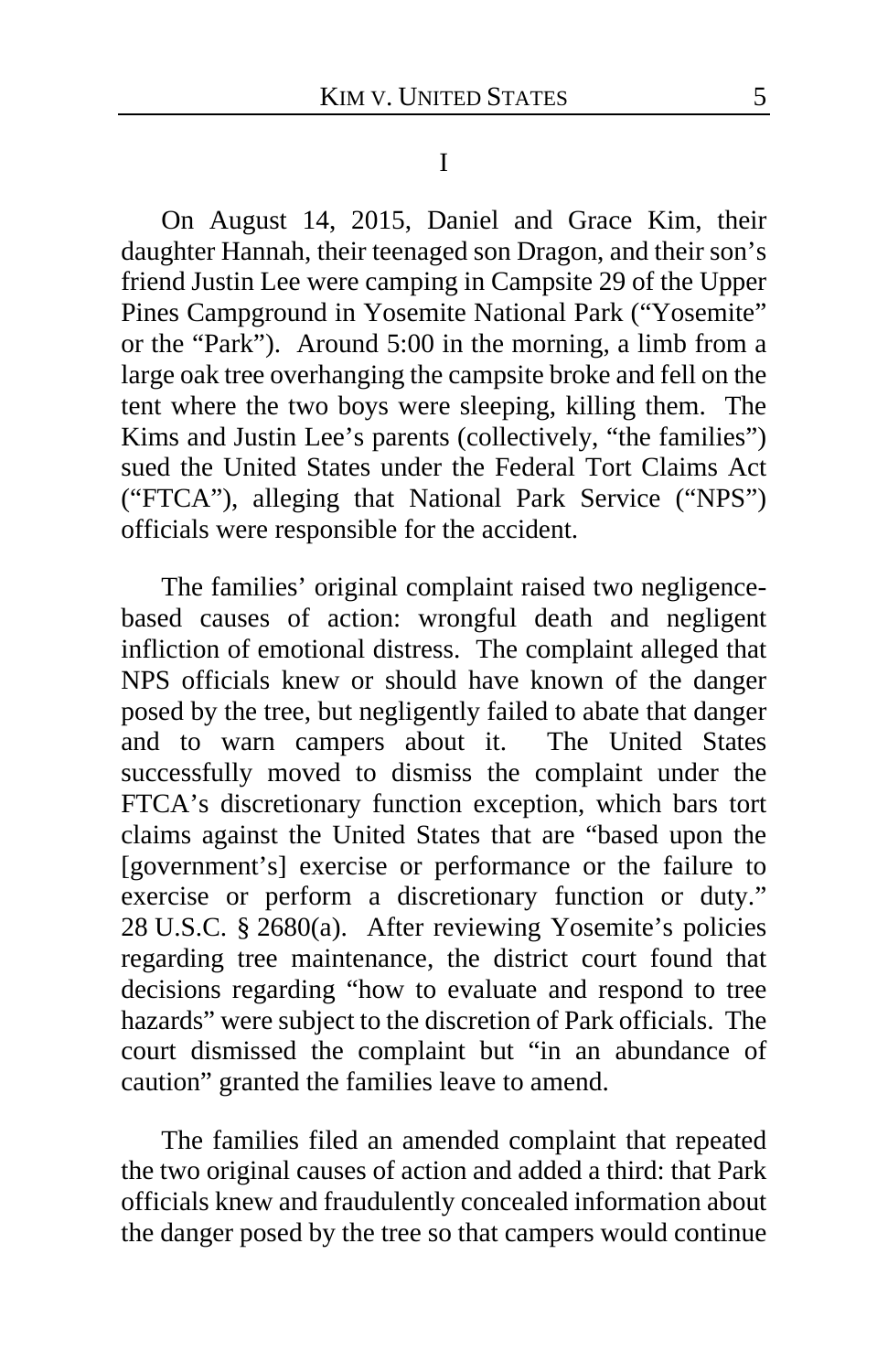to patronize the campground. The district court again dismissed the complaint. First, the court adopted its analysis from its previous order dismissing the original complaint and concluded that the two negligence-based causes of action remained barred by the discretionary function exception. Second, the court concluded that, although the new fraudulent-concealment claim was *not* barred by the discretionary function exception, it was barred by the FTCA's separate exception for "[a]ny claim arising out of . . . misrepresentation [or] deceit" by the government. 28 U.S.C. § 2680(h). The court did not afford the families an opportunity to amend the complaint a second time.

The families timely appealed, and they argue that the district court erred in dismissing each of their causes of action.

#### II

The families first argue that the district court erred in finding their negligence-based causes of action to be barred by the discretionary function exception to the FTCA.

The FTCA generally authorizes private parties to sue the United States for the tortious conduct of federal officials, but the discretionary function exception bars suit under the FTCA for "[a]ny claim ... based upon the exercise or performance or the failure to exercise or perform a discretionary function or duty . . . whether or not the discretion involved be abused." 28 U.S.C. § 2680(a). The point of the exception is to "prevent judicial second-guessing of legislative and administrative decisions grounded in social, economic, and political policy." *Berkovitz v. United States*, 486 U.S. 531, 536–37 (1988) (internal quotation marks omitted). The government bears the burden of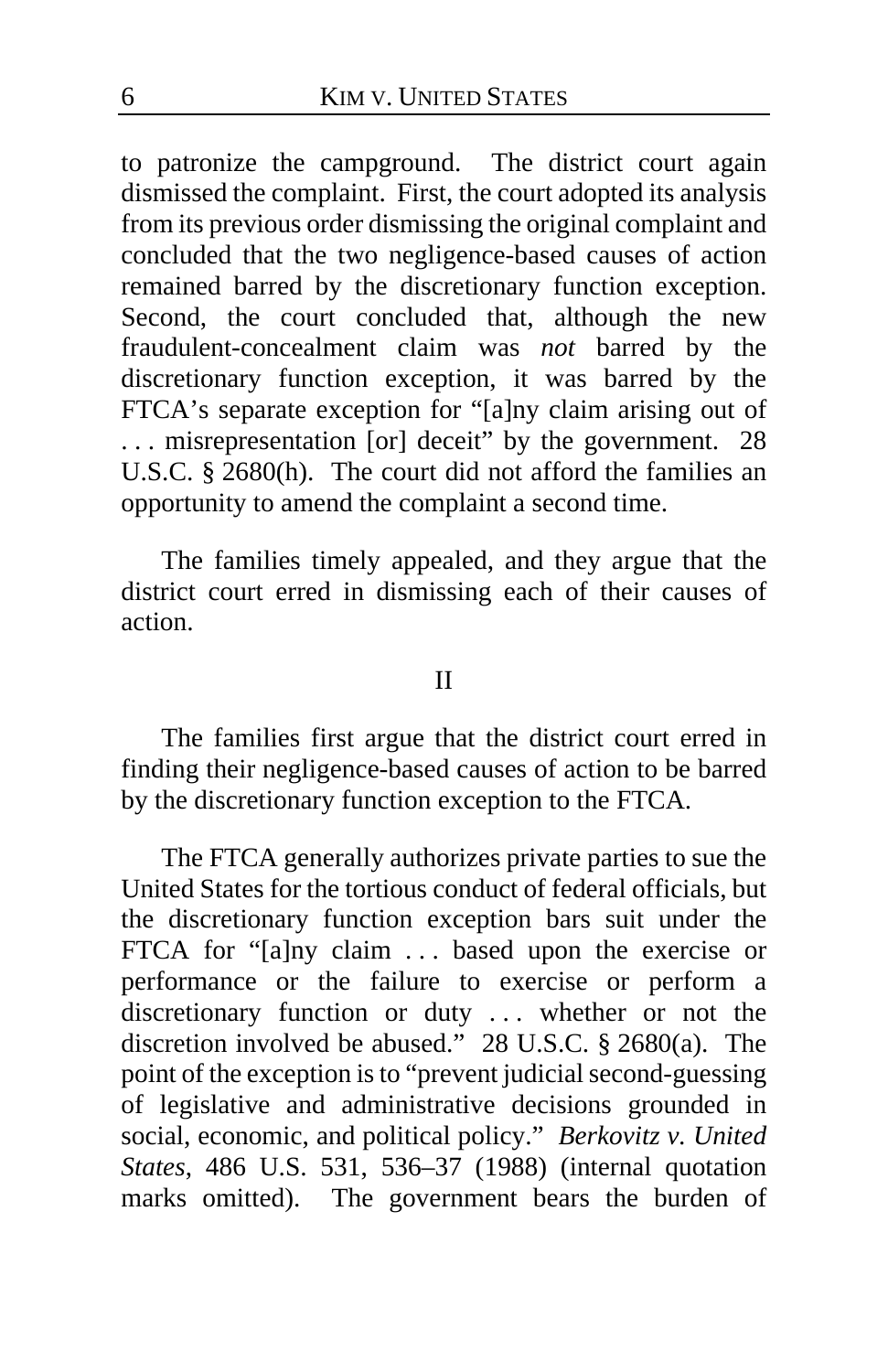showing that the exception applies. *See Terbush v. United States*, 516 F.3d 1125, 1128 (9th Cir. 2008).

We evaluate the exception in two steps. First, "we must determine whether the challenged actions involve an element of judgment or choice." *Id.* at 1129 (internal quotation marks omitted). If "a statute or policy direct[s] mandatory and specific action, the inquiry comes to an end because there can be no element of discretion when an employee has no rightful option but to adhere to the directive." *Id.* (internal quotation marks omitted). Second, if the actions do involve an element of judgment, we must determine "whether that judgment is of the kind that the discretionary function exception was designed to shield, namely, only governmental actions and decisions based on considerations of public policy." *Id.* (internal quotation marks omitted). The relevant choice must be susceptible to some consideration of "social, economic, [or] political policy." *Chadd v. United States*, 794 F.3d 1104, 1109 (9th Cir. 2015) (internal quotation marks omitted).

The actions relevant to the families' claims are (1) Park officials' alleged failure to identify the danger presented by the tree that collapsed and (2) their alleged failure to abate and to provide warnings about such danger. The families urge that such actions are not subject to policy-based discretion of the sort covered by the exception.

#### A

The government contends, and the district court found, that the families' claims fail at the outset because the discretionary function exception bars any claim based upon Park officials' alleged failure to discover a specific tree hazard in the Park. The government asserts that Park officials maintain significant discretion over how best to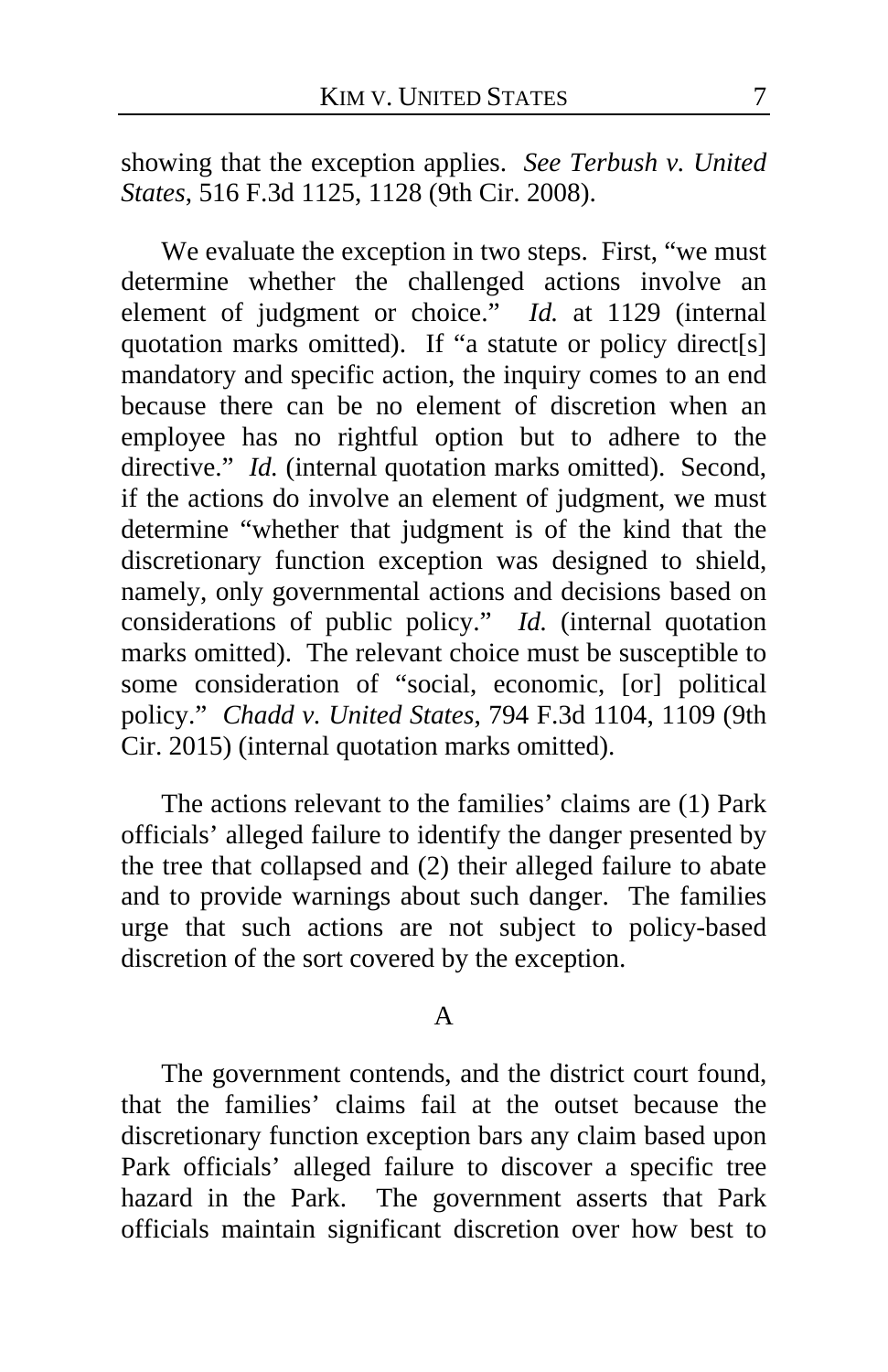inspect trees in Yosemite, and thus they cannot be held liable for failing to identify the danger posed by the tree in question.

1

The government first argues that Park officials exercised considerable discretion over even *whether* to inspect the tree in question for hazards. Applicable Park policies do not require any particular trees to be inspected but state only that surveys of trees should occur in developed areas of the Park "on a regular periodic basis." But we need not—and we do not—decide whether the government is right about the nature of its supposed discretion over which areas to inspect, because any such discretion is beside the point in this case. The government admits that in each of the two years prior to the accident the "the Upper Pines Campground was inspected and hundreds of hazard trees were identified and abated, [though] [t]hose inspections did not identify the subject tree as hazardous." Regardless of whether the discretionary function exception might apply to some hypothetical decision *not* to inspect the campground, here we must decide whether Park officials are shielded from liability for their conduct in actually inspecting that area once they undertook to do so. *See Myers v. United States*, 652 F.3d 1021, 1032–33 (9th Cir. 2011) (holding that once the choice to pursue a project is made the court "look[s] at the nature of the actions in *conducting* the . . . project, not the decision to undertake" it (emphasis added)).

2

The government next argues that, even when Park officials do inspect a tree, their determination of the extent of the hazard posed by such tree is shielded by the discretionary function exception.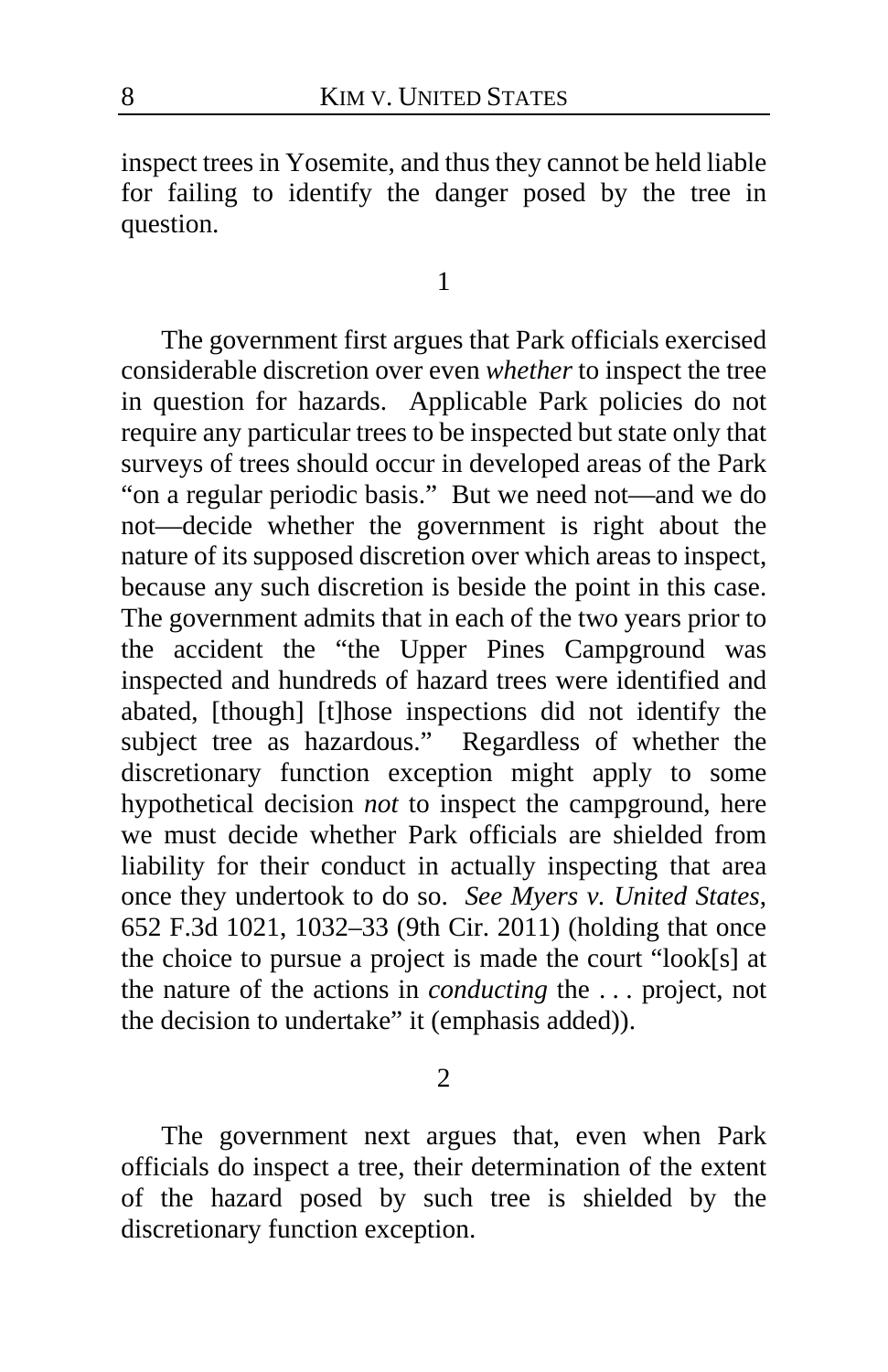<span id="page-8-1"></span>Once they undertook to inspect trees in the campground, Park officials were required to do so in accordance with their established policies. *See id.* Yosemite Park Directive No. 25 sets forth the Park's "Hazard Tree Management" program and, among other things, it specifies how Park officials are to evaluate the risk posed by trees they inspect. Directive No. 25 states that Yosemite "implement[s] the 'Seven-Point' (Mills and Russel 1980) system, a professionally recognized, documented and quantified hazard tree rating system." An appendix to the directive details the Seven-Point system, under which each tree is assigned a "Total Hazard Rating" (ranging from two to seven) that combines a "Defect Rating" based on the tree's potential for physical failure and a "Target Rating" based on the potential impact in the event of a failure. The system provides specific criteria for how to rate each component based on the tree's visible features and the nature of the surrounding area. Trees with a total rating of five or higher are considered "high" risks and, according to directive, "will require some type of abatement/mitigation."

Park officials certainly had substantial discretion in choosing *whether* to adopt the Seven-Point system instead of some other method for evaluating trees. But that decision was made in Directive No. 25, which must now be followed.**[1](#page-8-0)** Regardless of the policy considerations that went into the choice to adopt the system, the *implementation* of such system cannot be said to turn on those same considerations. *See Whisnant v. United States*, 400 F.3d 1177, 1181 (9th Cir. 2005) ("[W]e have generally held that the *design* of a course of governmental action is shielded by

<span id="page-8-0"></span>**<sup>1</sup>** None of the dissent's many references to the general discretion otherwise granted to Park officials suggest that the officials were free to ignore Directive No. 25's explicit requirement to rate trees according to the Seven-Point system when inspecting them.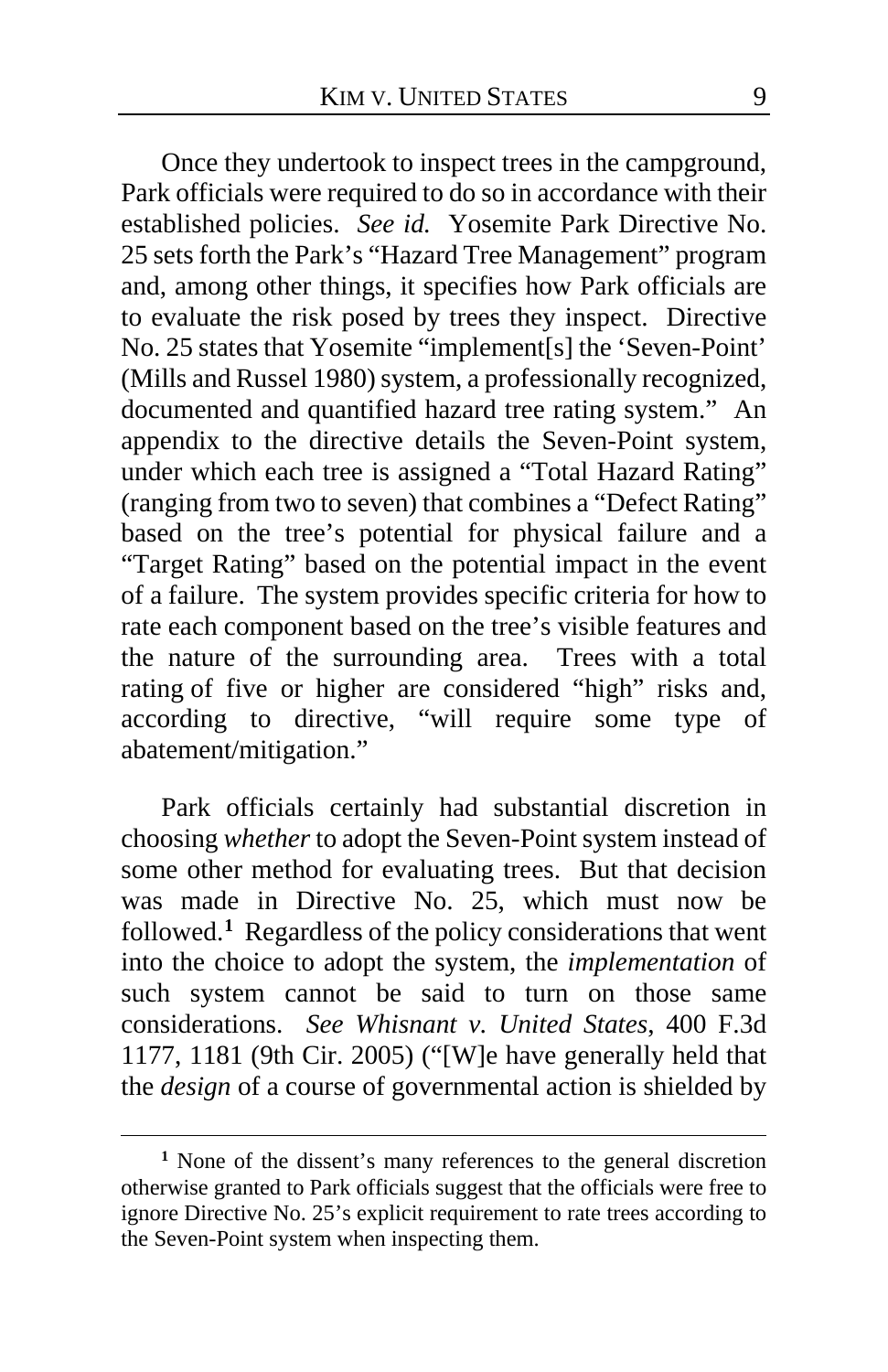the discretionary function exception, whereas the *implementation* of that course of action is not."); *Marlys Bear Med. v. United States*, 241 F.3d 1208, 1215 (9th Cir. 2001) (same).

The government insists, however, that even its implementation of the rating system is shielded by the discretionary function exception because the system itself requires officials to consider questions of public policy. *See Whisnant*, 400 F.3d at 1182 n.3 ("The implementation of a government policy *is* shielded where the implementation itself implicates policy concerns . . . ."). The government appears to conflate *policy* considerations with *technical*  considerations. "[M]atters of scientific and professional judgment—particularly judgments concerning safety—are rarely considered to be susceptible to social, economic, or political policy." *Id.* at 1181; *see also Kennewick Irrigation Dist. v. United States*, 880 F.2d 1018, 1031 (9th Cir. 1989) ("[D]eciding whether to remove unsuitable materials during construction [of a canal] was based not on policy judgments but on technical, scientific, engineering considerations."). Yet scientific and professional judgment is all the Park's rating-system requires. The system directs officials to assign certain hazard ratings based on a tree's structural defects and its likelihood of damaging various Park features.**[2](#page-9-0)** The only flexibility built into the rating system is to allow officials to modify the standards to "reflect variations in [tree] species

<span id="page-9-0"></span>**<sup>2</sup>** The criteria for determining the Defect Rating relate to the nature of the tree's visible decay and damage, such as the presence of dead limbs, rot, or fungus. The criteria for the Target Rating are even "more standardized," and relate to the tree's proximity to features such as campgrounds, lodges, residences, trails, roads, and picnic areas.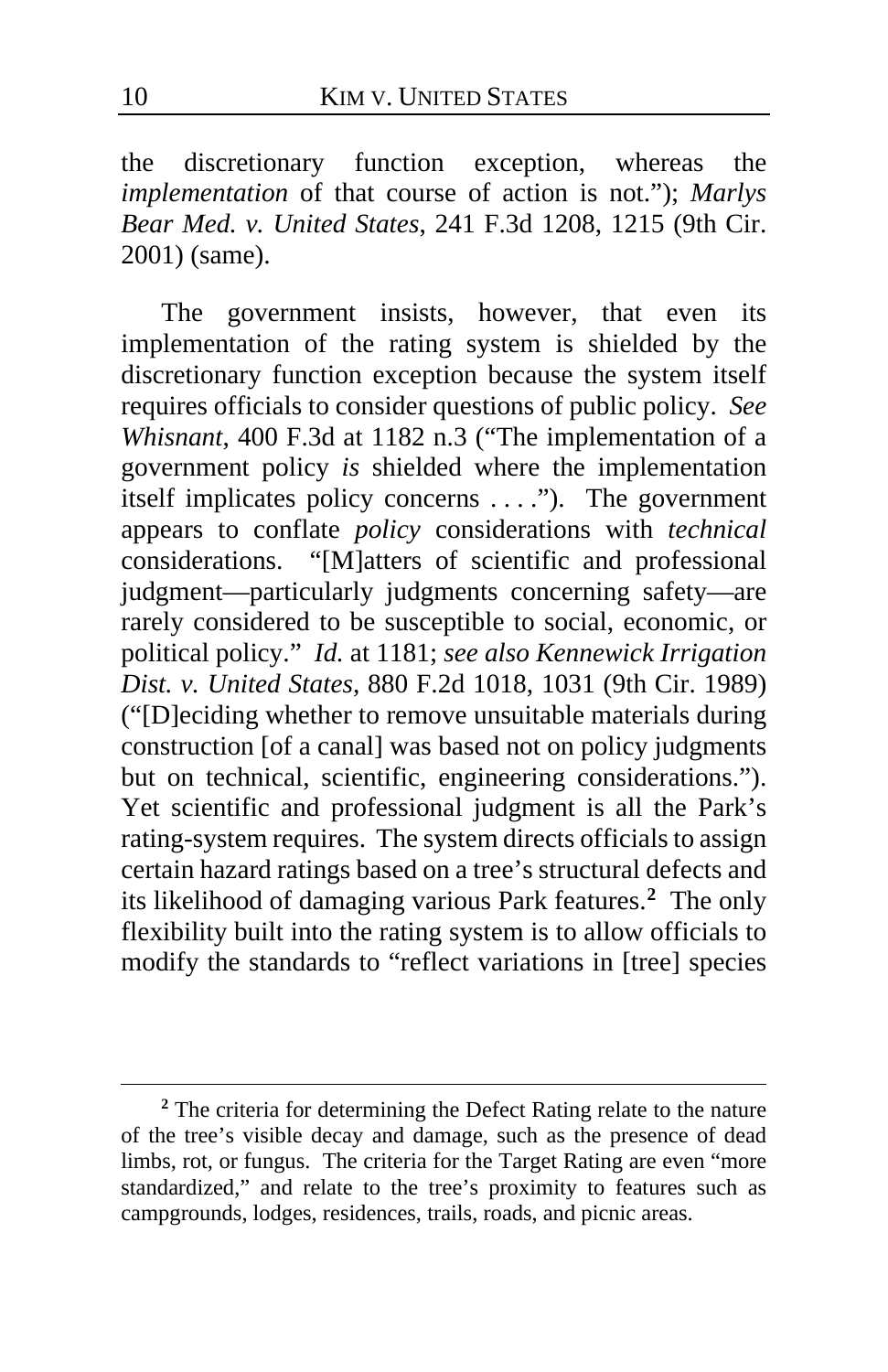and environmental factors"—i.e., to accommodate additional technical considerations.

Certainly, the system requires the careful—perhaps even difficult—application of specialized knowledge. As the government points out, the parties have presented competing experts with opposing views as to what rating should have been assigned to the tree. So the appropriate evaluation of a tree under the system is not free from debate. But technicians, like anyone else, can disagree about their craft. The mere fact that experts might reach different conclusions when conducting a technical analysis does not mean that the analysis somehow turns on questions of public policy. Even if the Seven-Point system requires officials to make difficult choices, it still does not ask them to make *policy* choices and it does not afford them an opportunity to rate a tree based on their social, economic, or political views. Indeed, neither the government nor the dissent has identified even a single policy-based consideration that might influence the rating assigned to a tree.**[3](#page-10-0)**

In sum, once Park officials undertook to evaluate the danger of the trees in the campground, they were required to do so according to the technical criteria set forth in the Park's official policies. While it is unclear whether the families will succeed in showing that officials were actually negligent in evaluating the tree under the Seven-Point system, such evaluation is not exempt from the scope of the FTCA. *Cf.* 

<span id="page-10-0"></span>**<sup>3</sup>** The dissent essentially ignores the requirement that, to be shielded by the discretionary function exception, the relevant government action must be subject to considerations of social, economic, or political policy. It argues that the hazard rating assigned to a tree is discretionary rather than mandatory, but it fails to explain how that rating is a choice rooted in *public policy* rather than in technical considerations of a tree's structural health and its likelihood of causing damage to nearby Park facilities. *See* Dissent a[t 27](#page-26-0)[–28.](#page-27-0)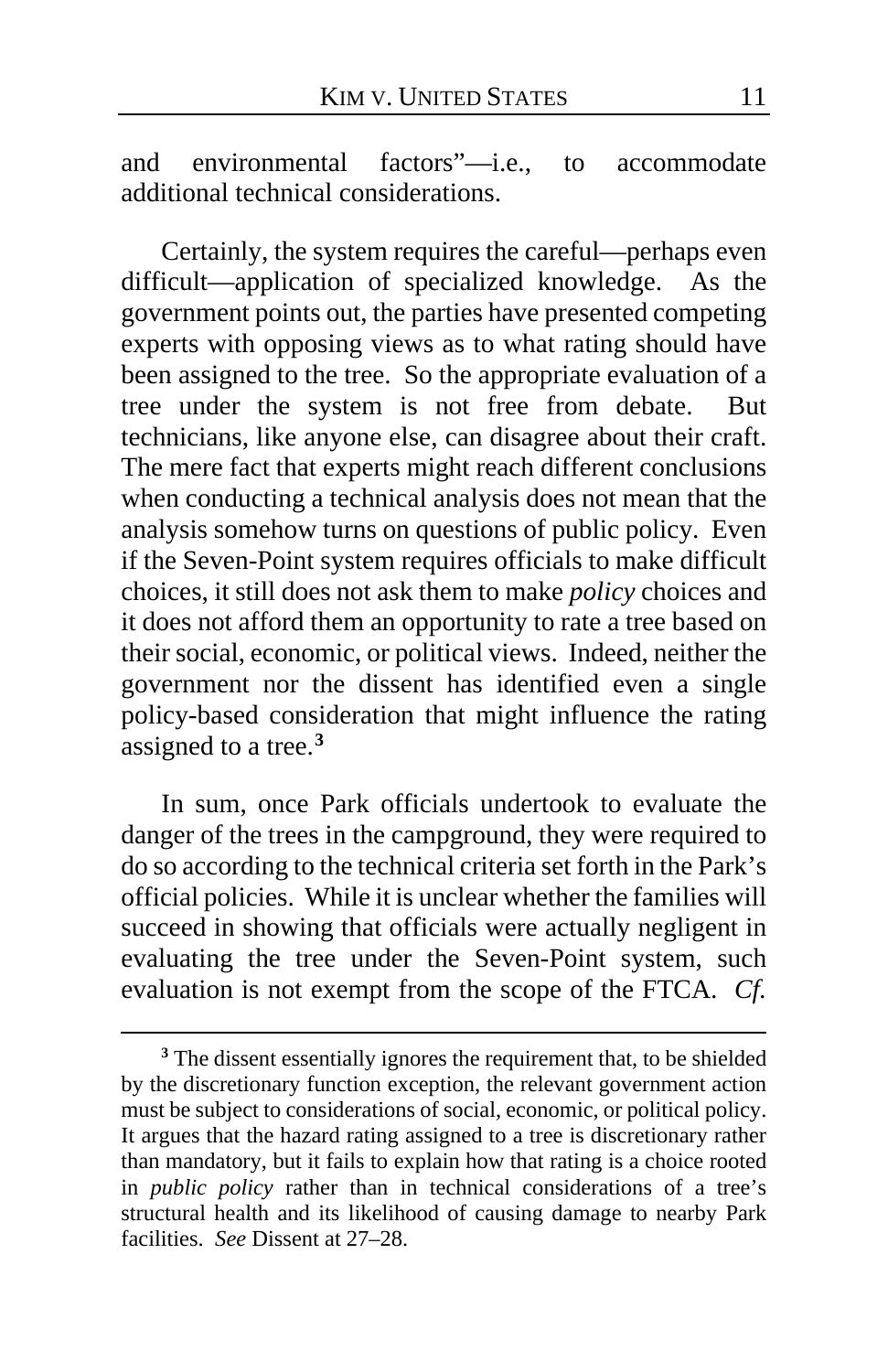*Whisnant*, 400 F.3d at 1181–83 ("professional and scientific judgment" regarding how to remediate mold not protected by the exception); *Kennewick Irrigation Dist.*, 880 F.2d at 1031 (decision whether to remove hazardous materials from a construction site based on "sound engineering practices" not protected by the exception).

3

<span id="page-11-0"></span>A final error undermines the district court's conclusion that the government cannot be sued for its failure to discover the danger presented by the tree: the families have separately alleged that Park officials *in fact knew* of such danger, because the tree had similarly broken in the past and had begun to bow noticeably above the campsite in question. Even if the district court were correct that the government could not be held liable for failing to discover the threat of the tree, that conclusion has no bearing if the government actually knew of the threat.

The government suggests that this question has already been answered in its favor. It asserts that the "only evidence concerning the Park's actual knowledge shows that it did not know the tree presented a hazard," citing records that indicate the tree in question was not selected for abatement during 2014 and 2015 surveys of the campground. In its order dismissing the first complaint, the district court similarly observed that the families "ha[d] not offered any evidence that Defendant in fact rated . . . the Subject Tree as a high or very high hazard." But, at this point in litigation, this should hardly be surprising. Although they were allowed to submit evidence addressing issues raised in the government's motion to dismiss, the parties have not yet conducted discovery. Indeed, the district court *denied* the families' request for limited discovery to unearth evidence regarding what Park officials knew about the tree.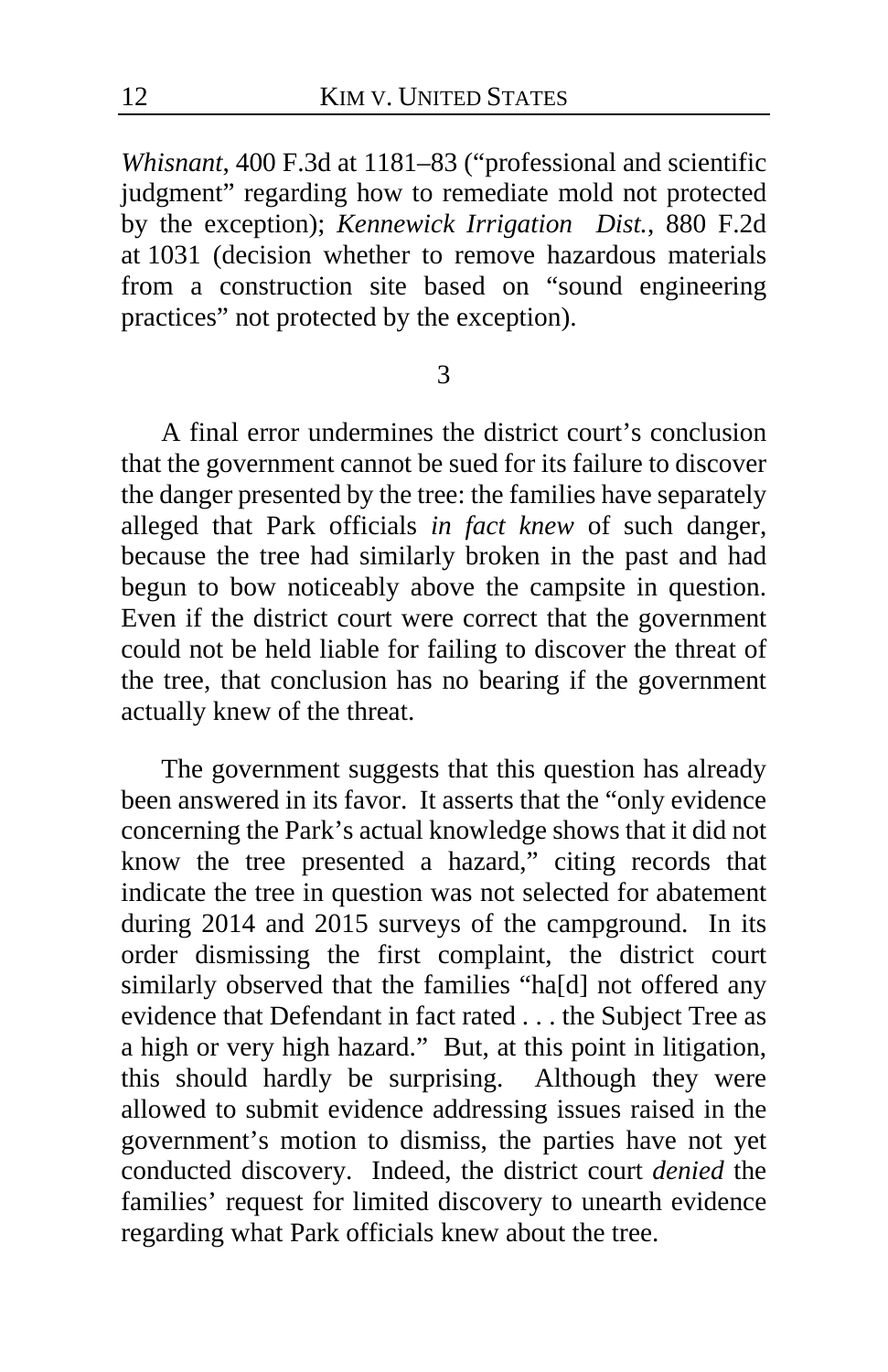At this stage, the court "must accept as true the factual allegations in the complaint," including the allegation that the government knew about the risks posed by the tree. *Terbush*, 516 F.3d at 1128. Curiously, in its order dismissing the second complaint, the district court appears to have assumed that (as alleged) the government knew about the danger posed by the tree. In fact, the court found that the families' fraudulent concealment was *not* barred by the discretionary function exception based largely on this assumption. The court found that the exception did not apply because, if the government knew of the danger, then its alleged decision to conceal such information from campers could not have been based in considerations of public policy. This same assumption should have applied with respect to the families' negligence-based claims, as well.**[4](#page-12-0)**

#### B

Even if it knew or should have known about the danger posed by the tree, the government contends that the families' negligence-based claims are still barred because Park officials had significant discretion regarding what to do in response to that danger. The families counter by arguing that, while Park officials had discretion regarding *what* to do

<span id="page-12-0"></span>**<sup>4</sup>** Contrary to the dissent's suggestion, we may not simply disregard the complaint's allegation that the government knew of the danger posed by the tree. *See* Dissent at [28](#page-27-1)[–29.](#page-28-0) Certainly, we need not credit "*legal*  conclusions" asserted in a complaint, but we must "assume [the] veracity" of the complaint's "well-pleaded *factual* allegations." *Ashcroft v. Iqbal*, 556 U.S. 662, 678–79 (2009) (emphasis added). The complaint's allegations that Park officials were actually aware of the danger posed by the tree because they knew that it had broken in the past and because the tree's remaining limb had begun to bow visibly are not the sort of "[t]hreadbare recitals of the elements of a cause of action" that we may disregard at this stage of litigation. *Id.* at 678.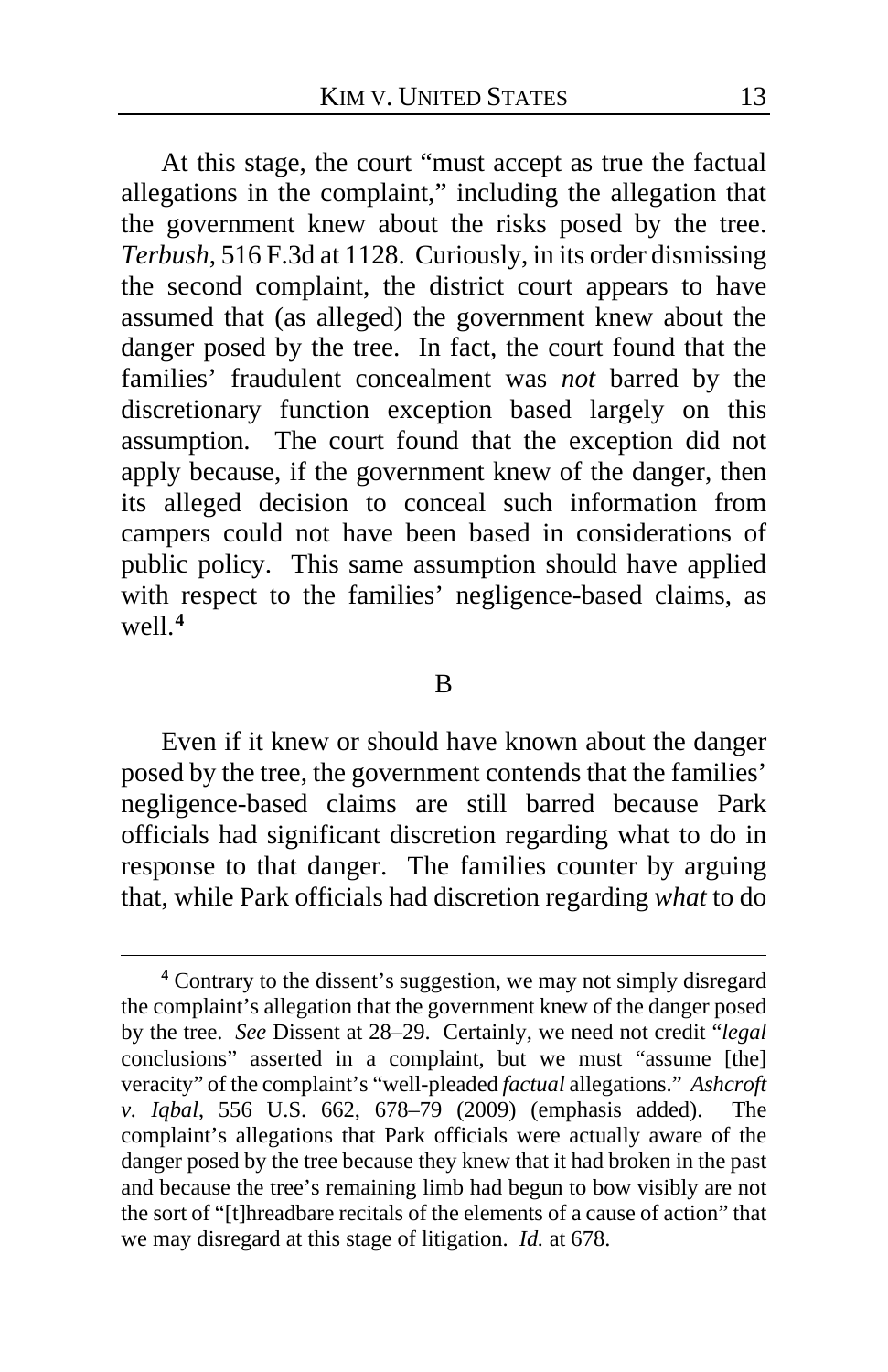in response to the danger, applicable policies required officials to do *something*, including at least to warn campers. They argue that the government's failure to do anything at all to mitigate the risk was not subject to the sort of policy choices protected by the discretionary function exception.

1

Once again, the extent and nature of Park officials' discretion over how to address hazardous trees is defined by Yosemite Directive No. 25. As mentioned, the families allege that the tree should have been rated a five or a six under the Park's Seven-Point system—a "high" risk according to Directive No. 25. According to the directive, trees rated "high or above *require* a management action," and "will *require* some type of abatement/mitigation." Though "some type of" mitigation is required, the directive lists a wide range of specific mitigation efforts that NPS officials may undertake—from pruning or repairing the tree to removing it or closing the surrounding area. Accordingly, the government insists that its officials maintained significant policy-based discretion in deciding how best to abate the hazard posed by the tree. This is likely true, and the families may not be able to pursue a claim challenging the government's choice of one mitigation approach over some other. *See, e.g.*, *Chadd*, 794 F.3d at 1113–14 (holding that discretionary function exception shielded NPS officials' decision to implement "non-lethal management options" for an aggressive goat, rather than to kill the goat).

But the government's argument ignores the families' contention that Park officials failed to satisfy their baseline duty to do *something* about the tree. Even if the directive gives officials broad leeway in deciding *how* to abate the danger posed by a high-risk tree, the directive still instructs that they do something toward that goal. But the families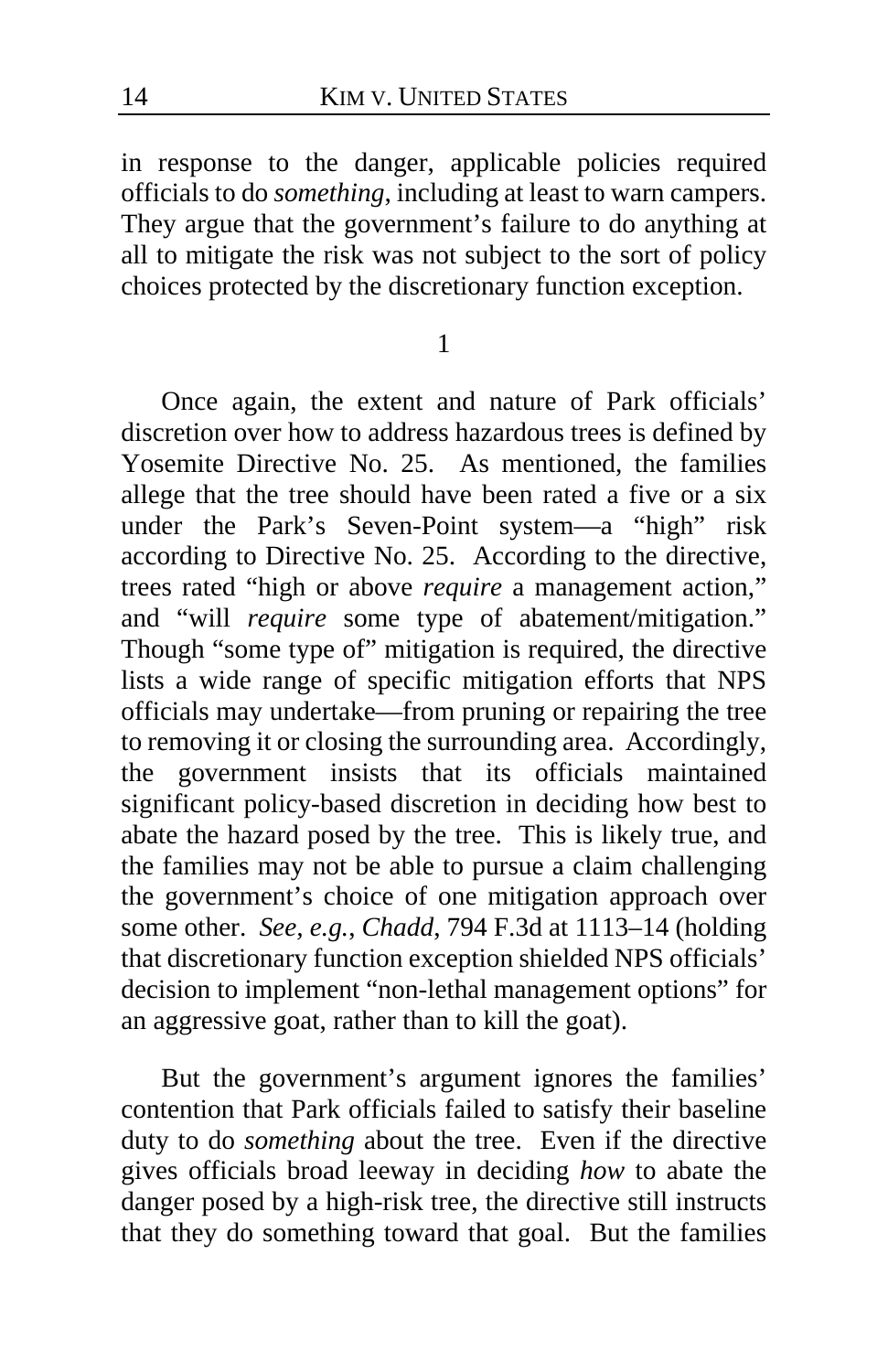contend—and at this point we assume—the government did nothing at all. Given the requirements of Yosemite Directive No. 25, this fundamental decision of whether to act in any way to abate the hazard remains subject to challenge under the FTCA. *See Navarette v. United States*, 500 F.3d 914, 917–18 (9th Cir. 2007) ("[T]he Army Corps certainly retained discretion as to *how* to mark fence drop offs, but that does not mean it retained discretion *whether* to do so.").

 $\mathcal{D}_{\alpha}$ 

The families further claim that Park officials were negligent in failing to warn visitors that the tree was dangerous. Once again, Directive No. 25 makes clear that officials' duty to warn visitors of known dangers is mandatory:

> The park will provide reasonable public information . . . about the known potential for risk of exposure in the park to hazard tree conditions. The intent is to make the public aware of potential tree hazards that are known to exist in developed areas within the park or sections of the park. This information/public outreach should be on a level commensurate with other public safety information

As for the families' failure-to-warn claim, the government has not identified even a single policy-based consideration that might stop Park officials from notifying visitors about known tree hazards. In its brief, the government simply asserts, without elaboration, that the decision "whether to post a warning" is "subject to policy considerations." The only source cited in support is a provision in Directive No. 25, which states that, prior to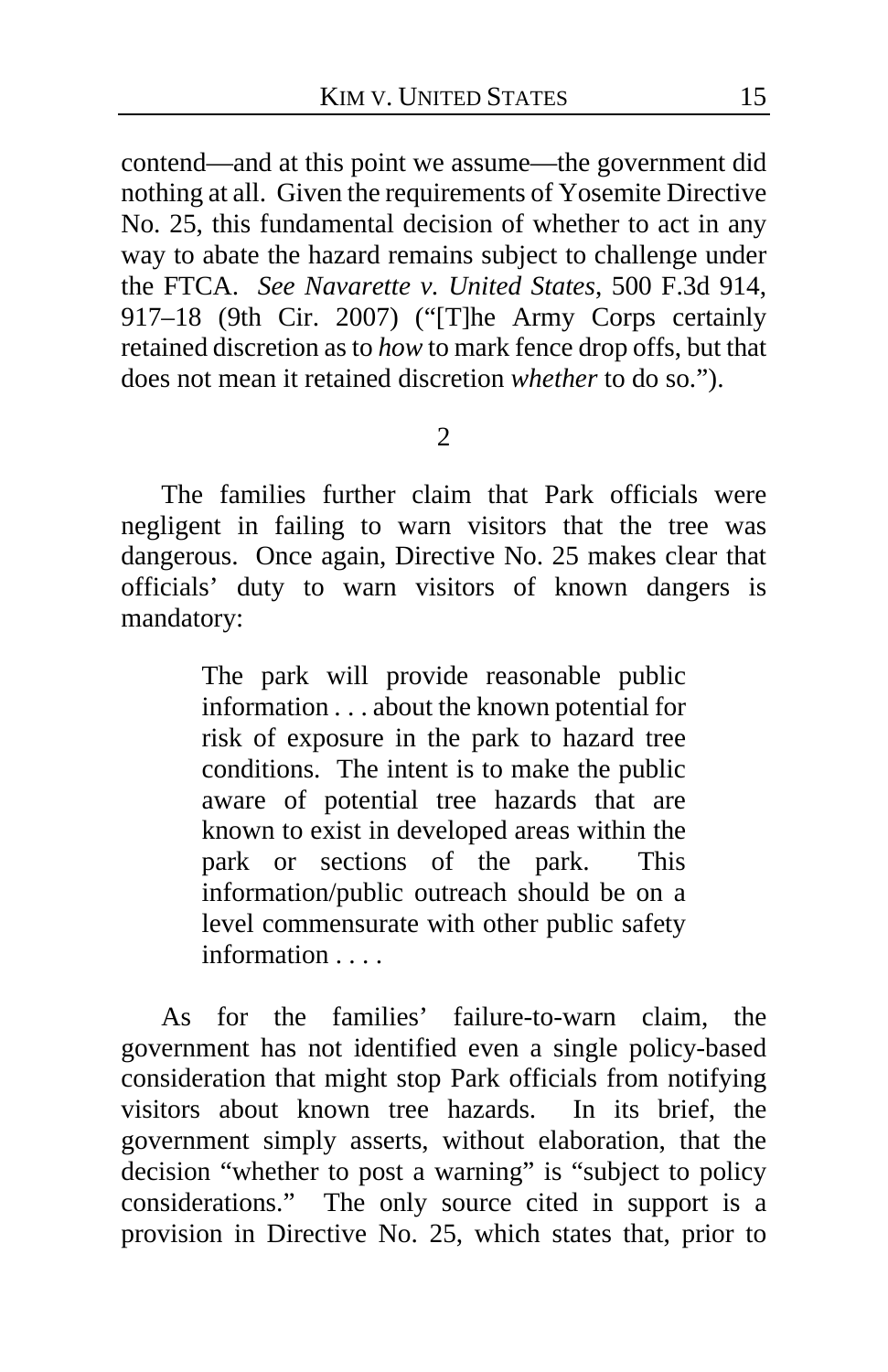taking any action to abate tree hazards, "a review of resource issues should be made considering the various environmental laws and the resources potentially impacted." But this statement has nothing to do with posting warnings. It specifically applies to the government's consideration of how best to abate the hazard itself, for example by pruning or repairing trees or closing endangered areas of the Park. No similar statement appears following the Directive's separate instruction to "provide reasonable public  $separate$  instruction to "provide reasonable information" about hazardous tree conditions. Indeed, it makes little sense (and the government does not attempt to explain) how the decision simply to inform Park visitors about known dangers could similarly impact environmental resources. *Cf. Sutton v. Earles*, 26 F.3d 903, 910 (9th Cir. 1994) ("A decision not to warn of a specific, known hazard for which the acting agency is responsible is not the kind of broader social, economic, or political policy decision that the discretionary function exception is intended to protect.").**[5](#page-15-0)**

As with the Park's duty to take *some* action to abate a high-risk tree, fulfilling the Park's duty to inform visitors *somehow* about that risk does not involve considerations of public policy. *See Faber v. United States*, 56 F.3d 1122, 1125 (9th Cir. 1995) ("[A] failure to warn involves considerations of safety, not public policy."); *Sutton*, 26 F.3d at 910 (same). Accordingly, the discretionary function exception does not bar the families' claim that the

<span id="page-15-0"></span>**<sup>5</sup>** When considering whether to dismiss the families' fraudulent concealment claim, the district court made a similar observation: "Defendant has not advanced any argument that the failure to warn, set apart from the decision not to abate the Subject Tree, involved an exercise of discretion." For this very reason, the district court rejected the government's argument that the discretionary function exception barred the fraudulent concealment claim. The same analysis prevents the exception from applying to the families' negligence-based failure to warn claims, as well.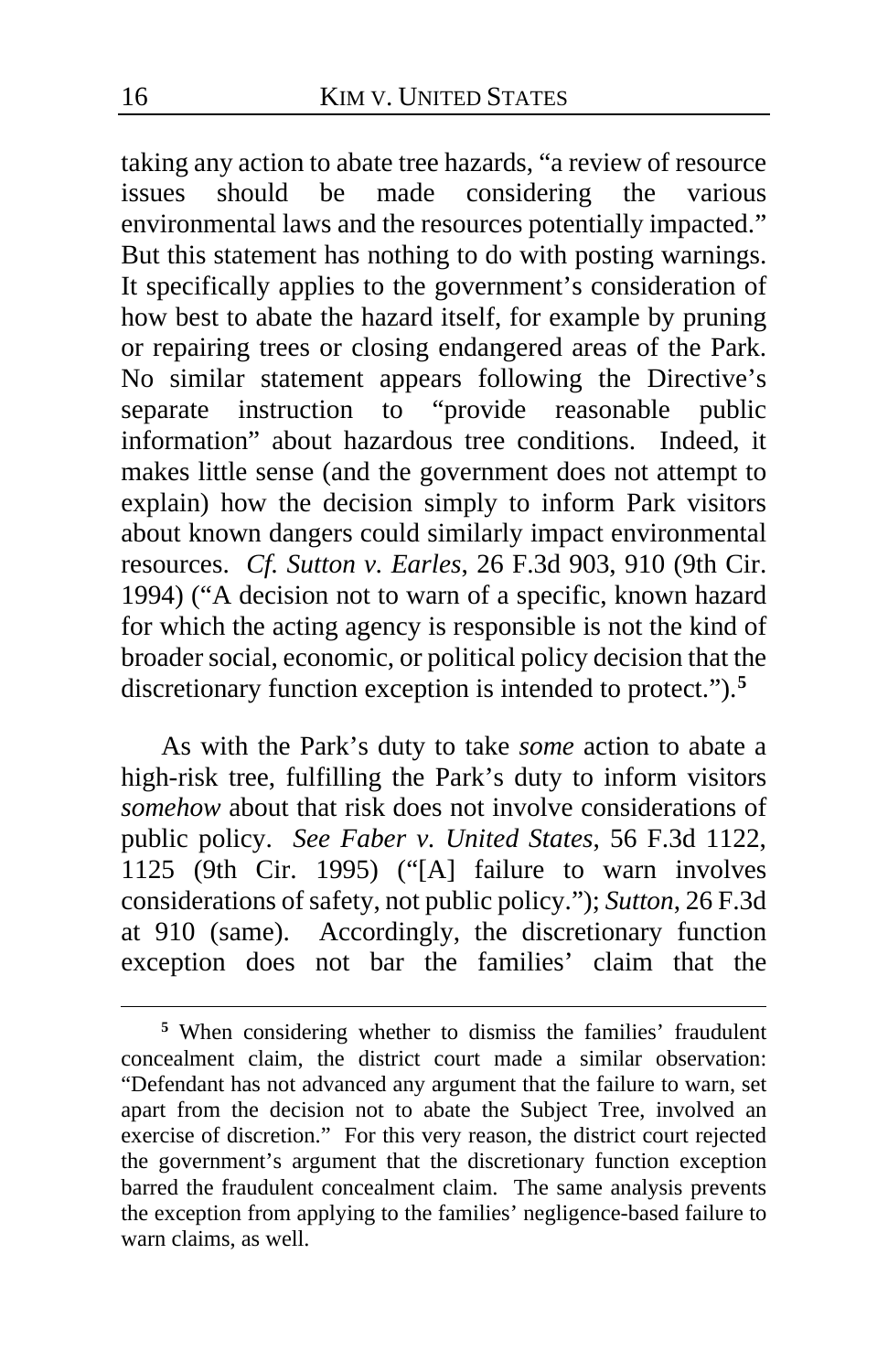government negligently failed to give Park visitors any warning about the tree.

#### III

The families argue that the district court also erred in dismissing their claim that Park officials fraudulently concealed information about the dangers posed by the tree "in order to continue charging camping fees" to visitors. They allege that if they had been informed of such dangers during the campsite reservation process, they never would have camped there.

The district court found that this fraudulent concealment claim was barred by the FTCA's exception for claims "arising out of . . . misrepresentation [or] deceit." 28 U.S.C. § 2680(h). Under such exception, "claims against the United States for fraud or misrepresentation by a federal officer are absolutely barred." *Owyhee Grazing Ass'n, Inc. v. Field*, 637 F.2d 694, 697 (9th Cir. 1981). It goes without saying that the families' fraudulent concealment claim sounds in fraud or misrepresentation. *See Robinson v. Helicopter Co. v. Dana Corp.*, 102 P.3d 268, 274 (Cal. 2004) (describing claim as a species of "fraud and misrepresentation"). The families contend, however, that the exception does not apply because their claim seeks damages for personal injury. They insist that, decades ago, our court limited the exception only to cases where the "plaintiff is seeking to recover for *economic loss* suffered as a result of a *commercial decision* the plaintiff made in reliance on a government misrepresentation."

Our cases impose no such limitation. The families are correct that some cases have observed that the exception primarily applies to claims of economic loss flowing from commercial transactions. *See, e.g.*, *United States v.*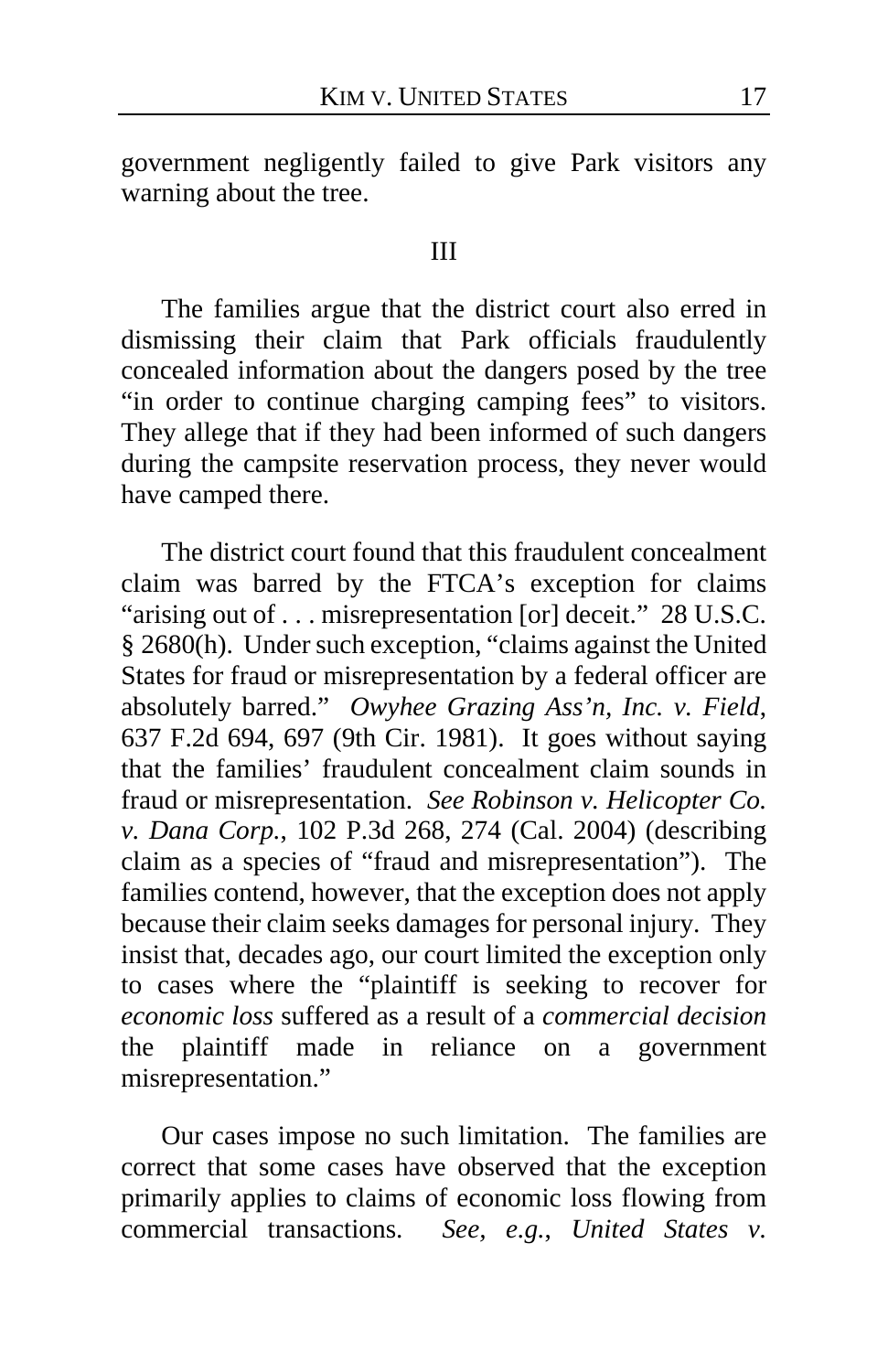*Neustadt*, 366 U.S. 696, 711 n.26 (1961) (observing that the torts covered by the exception are "confined very largely to the invasion of interests of a financial or commercial character, in the course of business dealings" (internal quotation marks omitted)); *Green v. United States*, 629 F.2d 581, 584 (9th Cir. 1980) ("[T]he misrepresentation exception precludes liability where the plaintiff suffers economic loss as a result of a commercial decision which was based on a misrepresentation by [the] government . . . ."). But such cases do not hold that the exception *cannot*  apply in other contexts. Indeed, in *Green*—the principal case on which the families rely—we explicitly rejected the notion that the exception applies only to claims for economic loss. *See Green*, 629 F.2d at 584 ("[T]he test is not whether the injury was economic but whether it resulted from a<br>commercial decision based on a government based on a government misrepresentation." (quoting *Preston v. United States*, 596 F.2d 232, 239 (7th Cir. 1979))). More recently, we have applied the exception even to claims of personal injury resulting from non-fraudulent failures to warn. *See Doe v. Holy See*, 557 F.3d 1066, 1084 n.10 (9th Cir. 2009) (per curiam); *Lawrence v. United States*, 340 F.3d 952, 958 (9th Cir. 2003).

The only case the families cite in which our court refused to apply the exception to a claim for personal injury is *Ramirez v. United States*, 567 F.2d 854 (9th Cir. 1977) (en banc). In that case, we held that the exception did not bar a claim of medical malpractice based upon a surgeon's negligent failure to warn his patient of certain surgical risks. *Id.* at 856. We explained that the exception was reserved for torts representing a "distinct cause of action" for misrepresentation or deceit, rather than for claims of ordinary negligence that might involve "misrepresentation" in some colloquial sense. *See id.* (internal quotation marks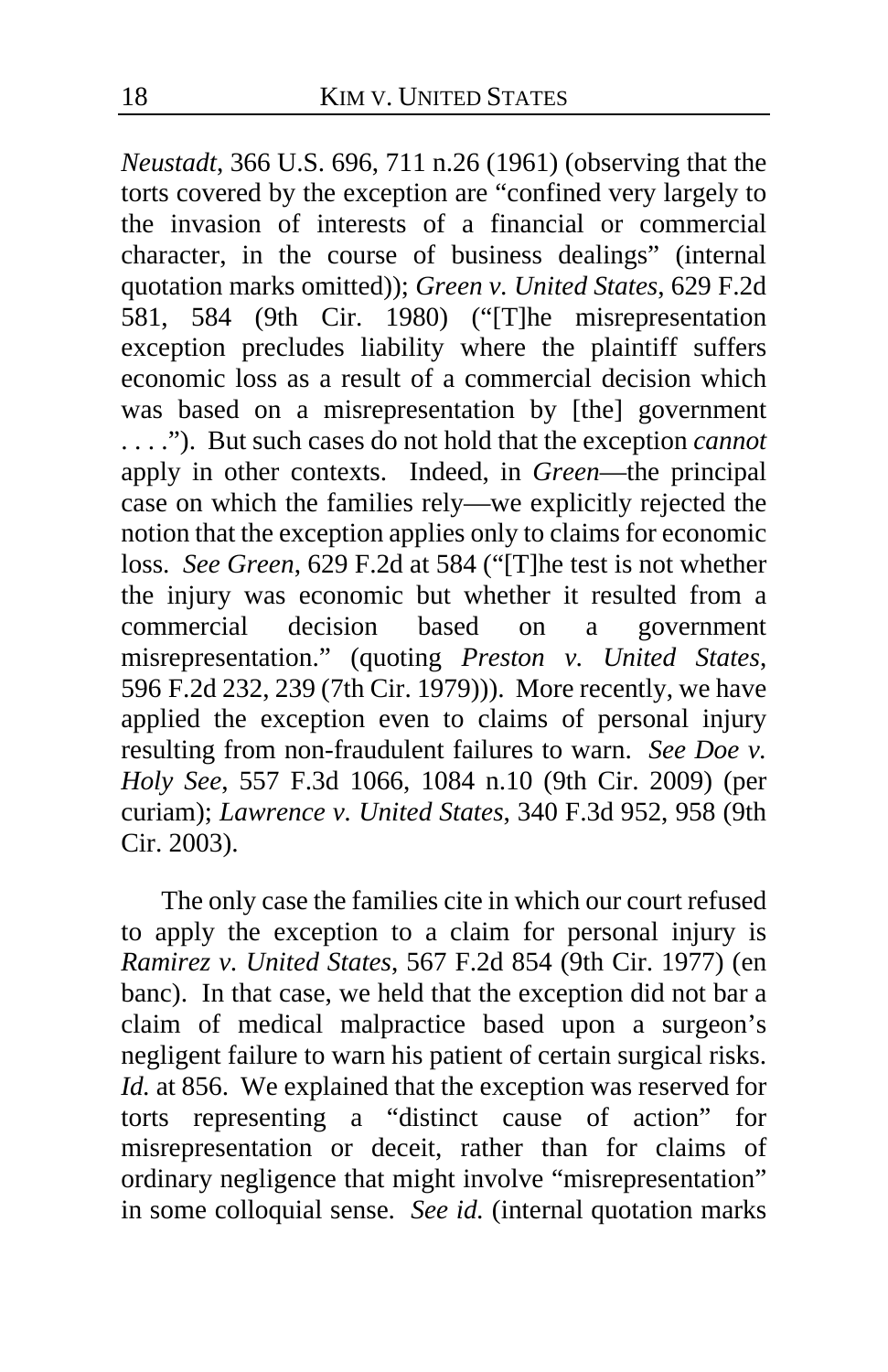omitted). We opined that the exception must not be interpreted so broadly as to swallow claims by "the victim of negligent conduct [and] not of an esoteric form of misrepresentation." *Id.* at 857.

The families argue that *Ramirez* is in tension with later cases like *Doe* and *Lawrence* which applied the exception to bar claims of ordinary negligence. But no such tension arises here, because the families' fraudulent concealment claim is *not* one of ordinary negligence (or any negligence at all). Rather, their claim of fraudulent concealment is indeed a "distinct cause of action" for deceit and an "esoteric form of misrepresentation." *Id.* at 856–57 (internal quotation marks omitted).Such claim—that the families detrimentally relied on the government's fraudulent misrepresentation in a commercial transaction—bears the hallmarks of traditional misrepresentation claims described in *Ramirez*. And shortly after *Ramirez*, in *Green*, our court relied on a case in which the Seventh Circuit held that the exception might apply where a governmental misrepresentation in a commercial transaction led to personal or property damages. *See Preston*, 596 F.2d at 238–39. In that case, the Seventh Circuit explained that the critical distinction is not the type of harm but rather whether the cause of action is "fundamentally grounded on the common law tort of misrepresentation" or instead "only collaterally involve[s] misrepresentations." *Id.* at 238. The fraudulent concealment claim here is not one that involves misrepresentations only collaterally. Even if the families are right that a tension between *Ramirez* and later cases like *Doe* and *Lawrence* will need to be resolved at some point, we need not do so now.

The district court did not err in dismissing the fraudulent concealment claim under the misrepresentation exception.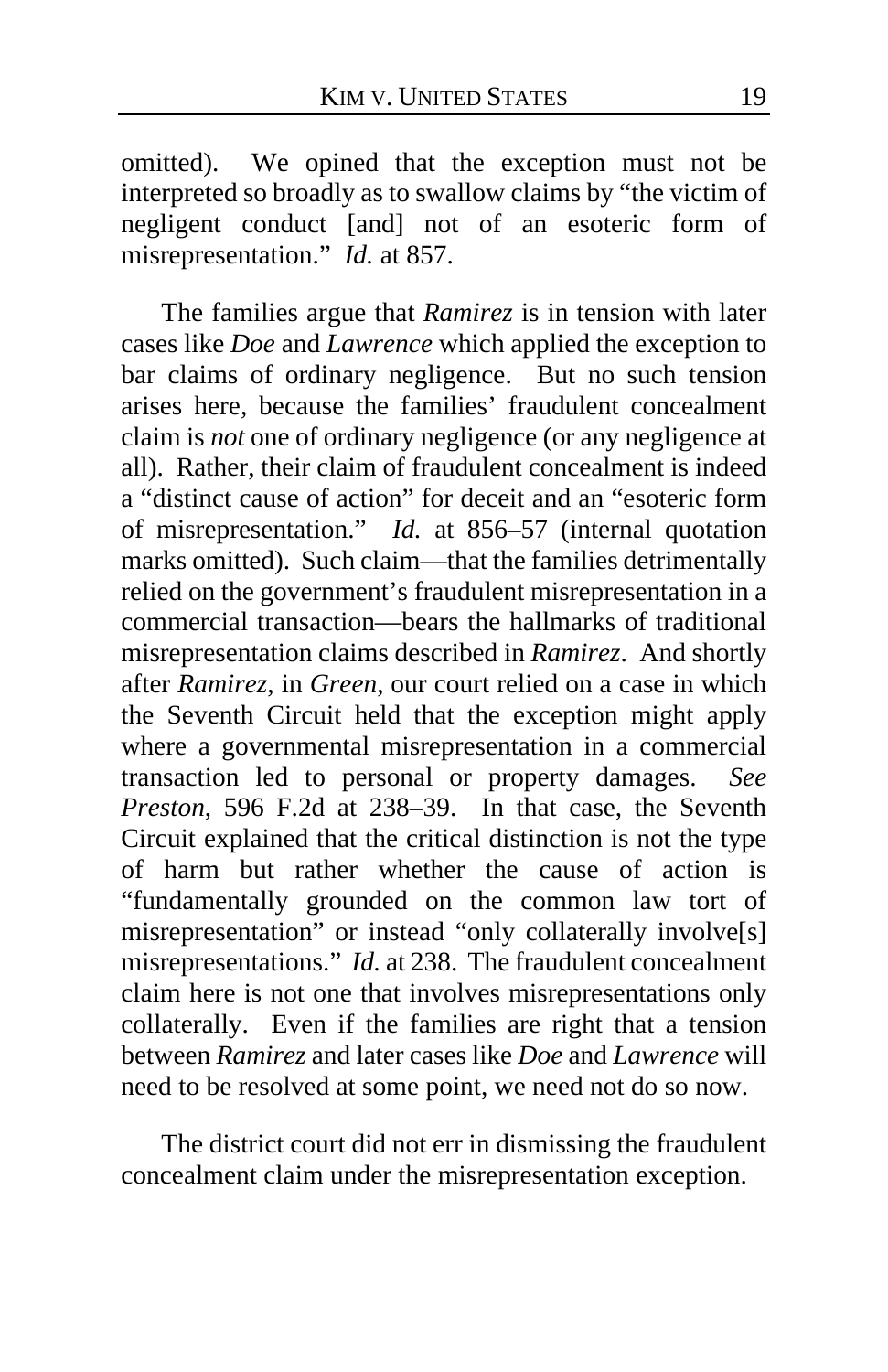#### IV

The district court's dismissal of the families' claim for fraudulent concealment is **AFFIRMED**, the court's dismissal of the negligence-based claims is **REVERSED**, and the case is **REMANDED** for further proceedings. Each party shall bear its own costs on appeal.

RAWLINSON, Circuit Judge, concurring in part and dissenting in part:

I agree with the majority that the district court properly dismissed the fraudulent concealment claim. However, I disagree with the majority's conclusion that the district court erred in dismissing the negligence-based claims under the discretionary function exception to the Federal Tort Claims Act.

In my view, the majority goes astray by concluding that the Hazard Tree Management program created a mandatory duty on the part of officials responsible for managing Yosemite National Park. Specifically, the majority relies on Park Directive # 25 as setting forth the mandated duty. *See Majority Opinion*, p[.9.](#page-8-1) But Directive # 25 is replete with references to the exercise of discretion, which by definition negates the concept of a mandated duty. *See Gonzalez v. United States*, 814 F.3d 1022, 1027 (9th Cir. 2016) (referencing a "discretionary act" as falling within the exception); *see also Marlys Bear Medicine v. United States*, 241 F.3d 1208, 1214 (9th Cir. 2001) (noting that even limited discretion fits within the discretionary function exception); *Sabow v. United States*, 93 F.3d 1445, 1453 (9th Cir. 1996) (same).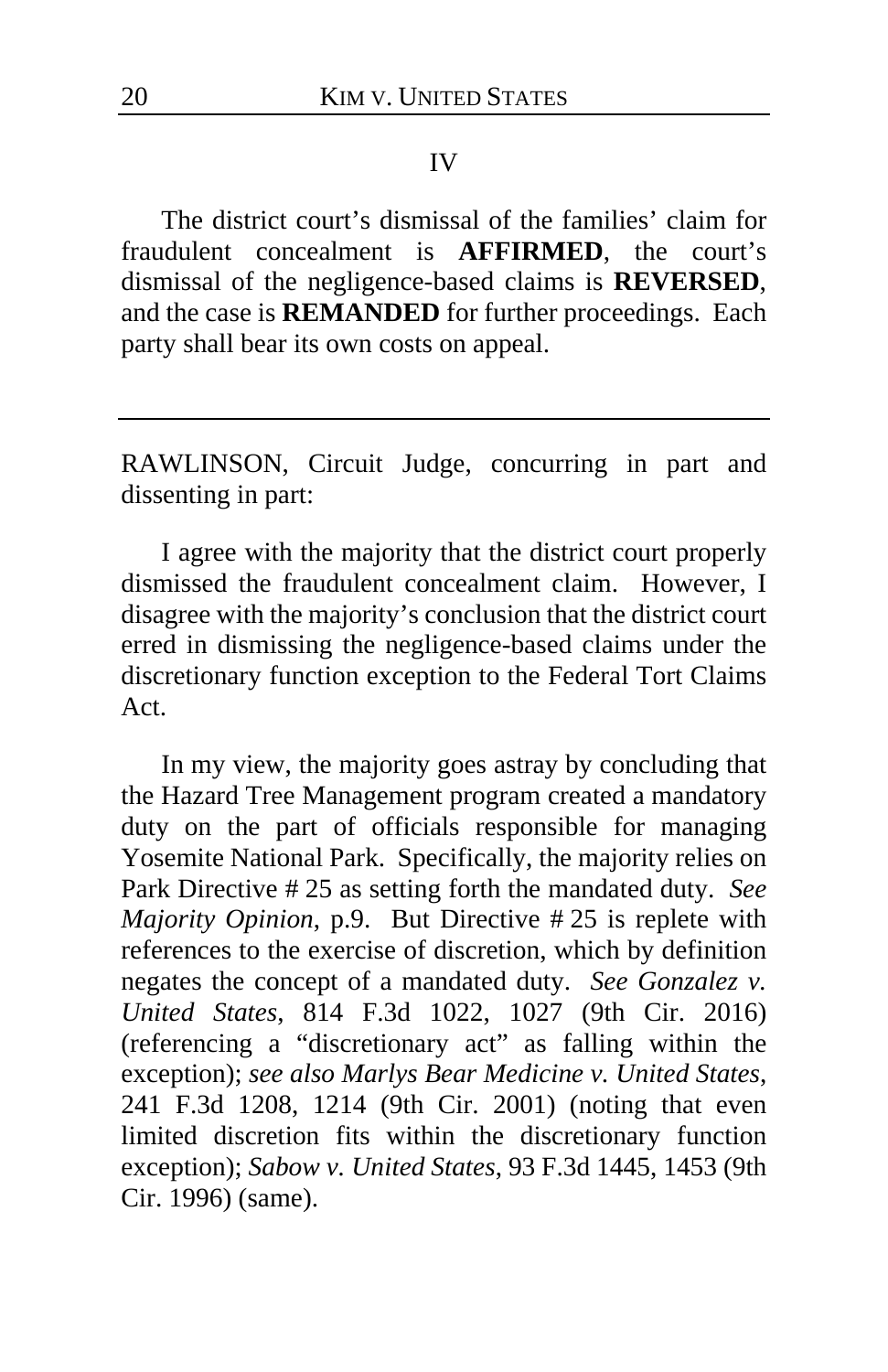In 2006, the National Park Service (Park Service) published its Management Policies for management of the national park system, including Yosemite. In addressing visitor safety, that policy provides:

> The saving of human life will take precedence over all other management actions as the Park Service strives to protect human life and provide for injury-free visits. The [Park] Service will do this within the constraints of the 1916 Organic Act. The primary—and very substantial—constraint imposed by the Organic Act is that discretionary management activities may be undertaken only to the extent that they will not impair park resources and values.

> The means by which public safety concerns are to be addressed is left to the discretion of superintendents and other decision-makers at the park level who must work within the limits of funding and staffing. . . .

. . .

The language in this policy is explicitly discretionary. *See Merando v. United States*, 517 F.3d 160, 169 (3rd Cir. 2008) (addressing a prior version of this policy and concluding that nothing in the policy "mandate[d] how the Government should locate or deal with hazardous trees.")

Directive # 25 was promulgated under the auspices of the Pacific West Region Directive for hazard tree management (PW-062). That directive contains similar language of discretion.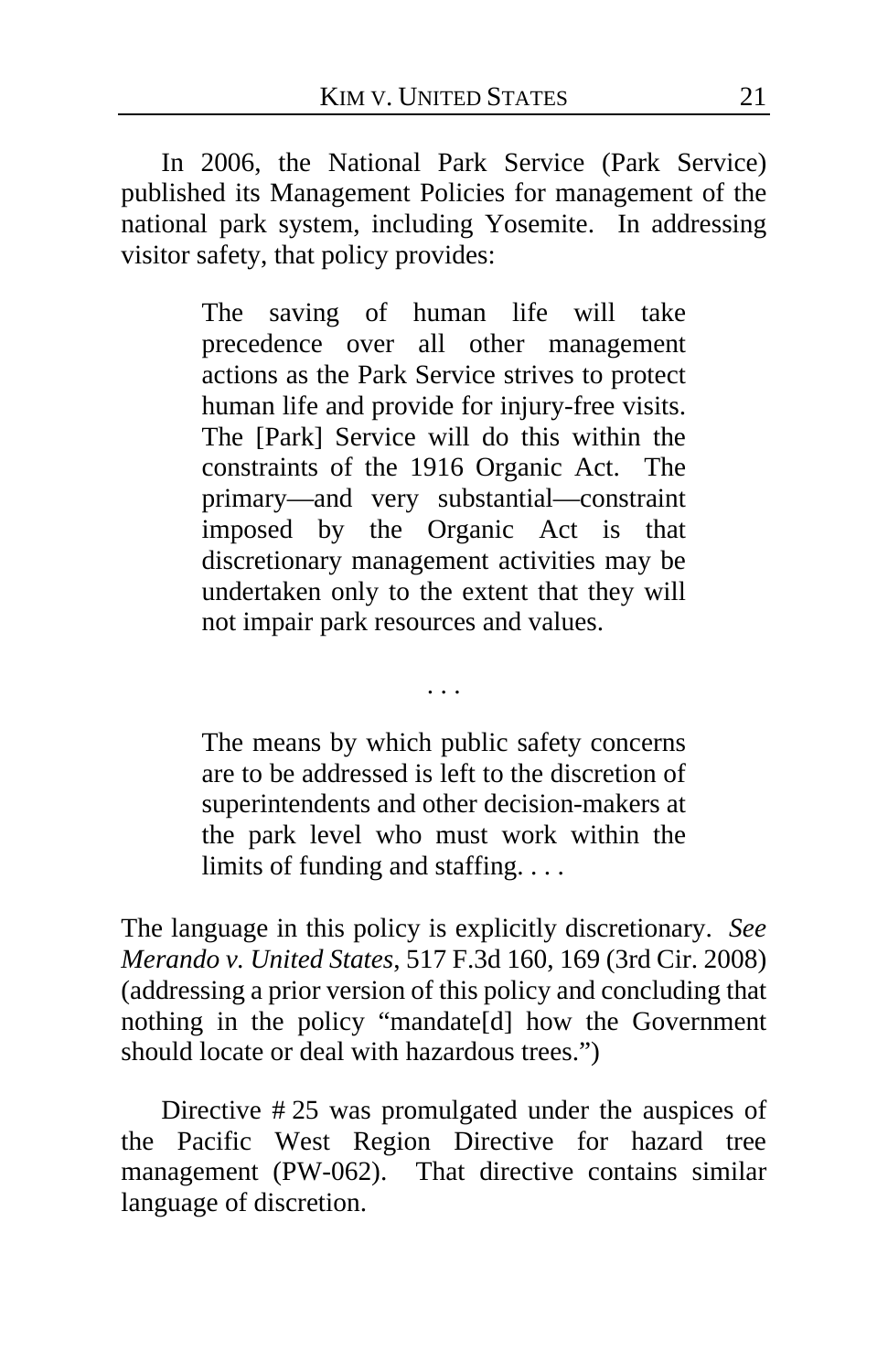The introduction to this regional directive begins with the acknowledgment that natural hazards, including tree hazards, are among the potential dangers inherent in the environment. The directive explains that it "provides *guidance* in the management of tree hazards." (emphasis added).

The directive encompasses the following additional discretionary passages (discretionary language emphasized):

- The primary purpose of this Directive is safety of the visiting public and park employees, *along with conservation of park resources*;
- The management activities identified in this Directive are to be undertaken to the fullest extent feasible and consistent with available resources while still providing for the safety of park operations;
- The program *should* address developed areas as identified by local park managers;
- The Park Superintendent retains discretion to administer the program with available park staff and financial resources in the context of other legal requirements and other considerations;
- Surveys/inspections of tree hazards *should* be made on a regular periodic basis; the frequency of surveys in each developed area *should* be documented in the hazard tree plan. Surveys/inspections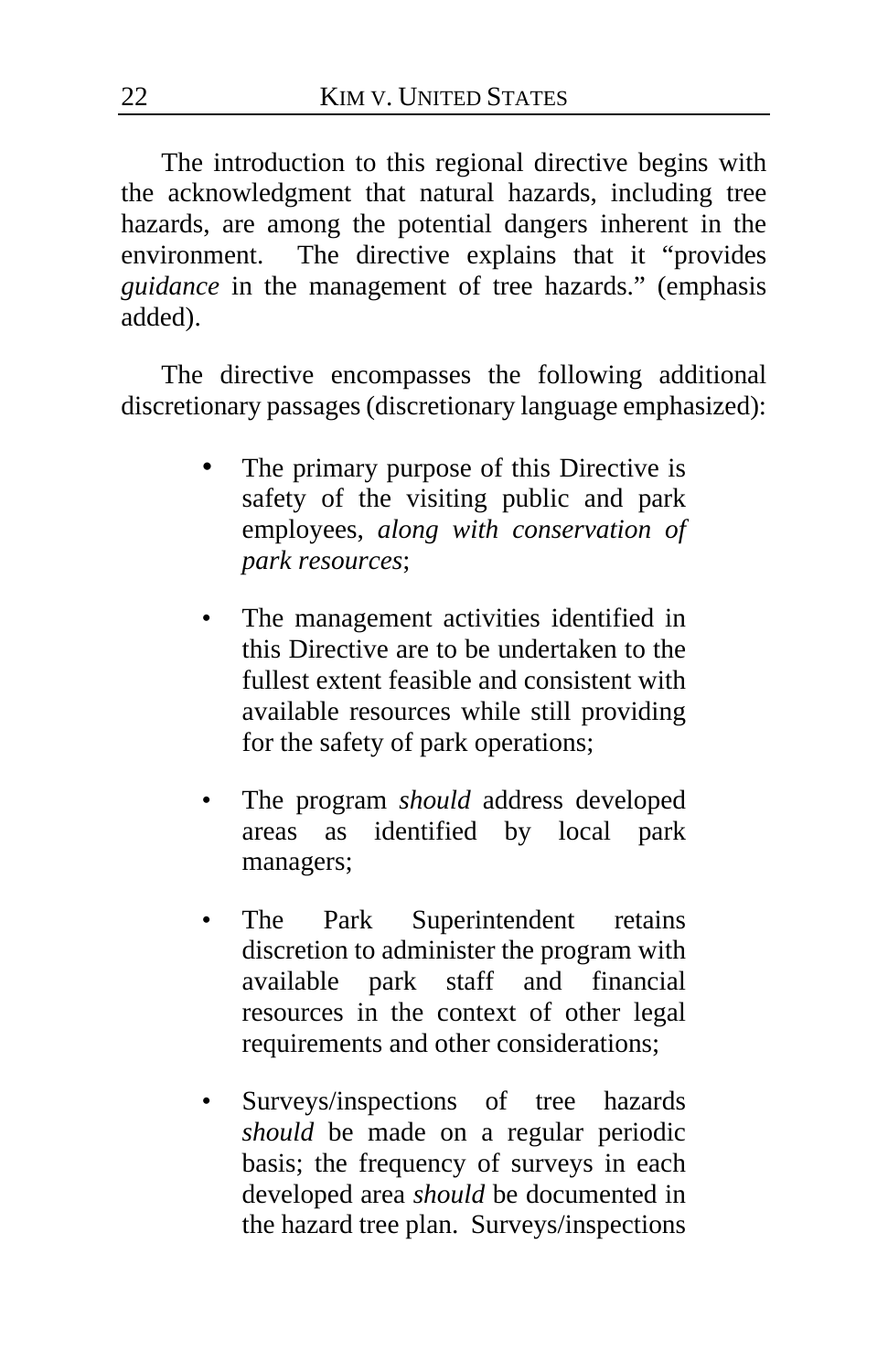*should* also be made following storms, fires, or other environmental events;

• A park *may consider* the knowledge, experience and judgment of the park's field staff in conjunction with the numerical hazard tree rating system to determine the appropriate management response for a species- and target-specific hazard.

Against this backdrop of national and regional directives granting discretion to Park Superintendents, the Park Superintendent for Yosemite promulgated Directive # 25 to address hazard tree management in Yosemite National Park. As with the national and regional directives Directive # 25 contains express discretionary provisions, including the following (discretionary language emphasized):

- This directive provides *guidance* in the management of tree hazards and any other potentially hazardous vegetation;
- The management activities identified in this directive are undertaken to the fullest extent feasible and consistent with available resources while still providing for the safety of park operations;
- The *objective* of this directive is to provide Yosemite with *a framework* for a hazard tree program that will minimize threats to life and property from the failure of hazard trees within developed areas, *consistent with the [National Park*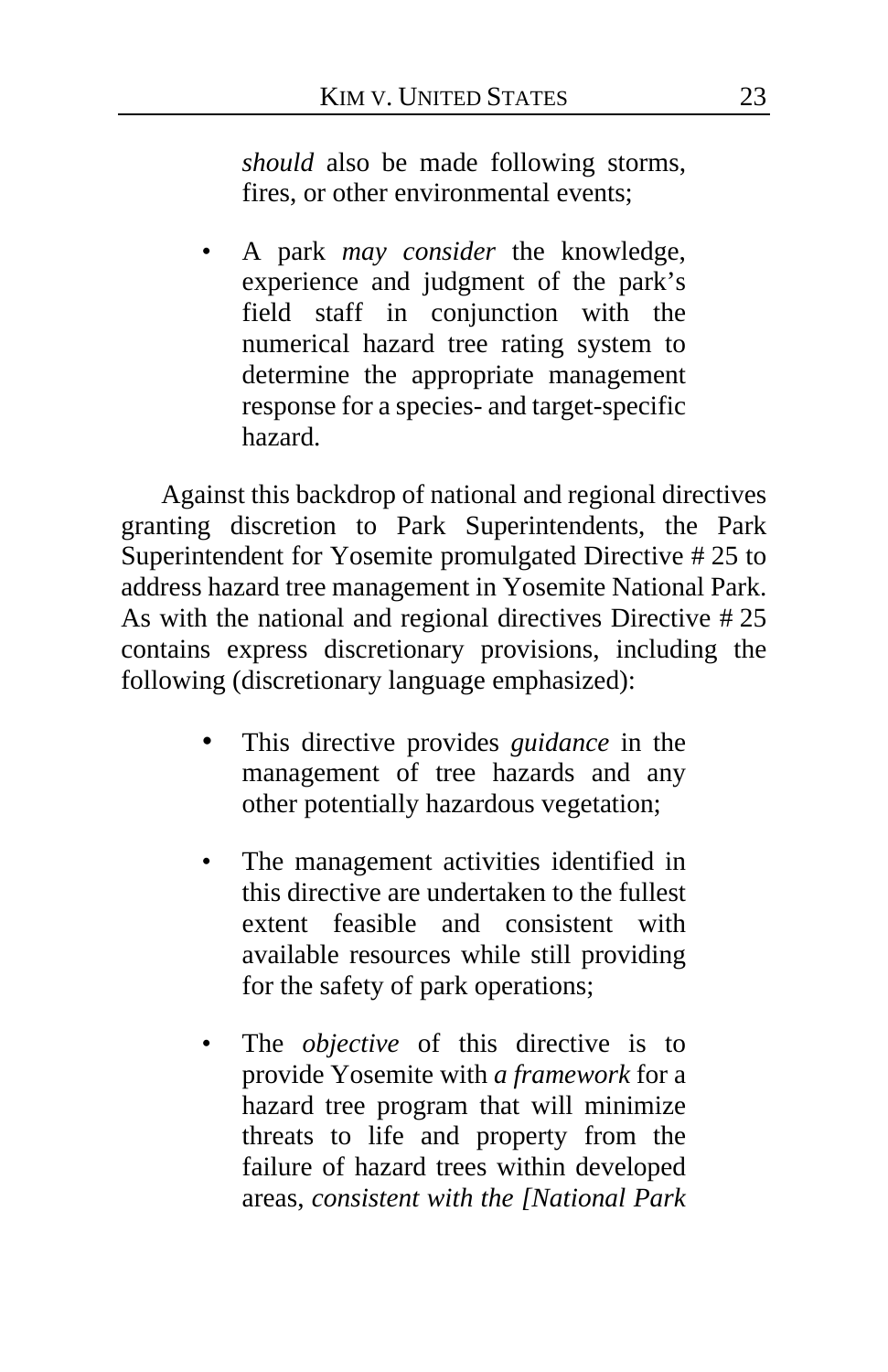*Service] mission of conserving the park's natural and cultural resources*;

- The park superintendent retains discretion to administer the [hazard tree management] program with available park staff and financial resources in the context of other legal requirements and other considerations;
- A rating system [for hazard tree assessment] *should consider* the following [factors];
- A park may consider the knowledge, experience and judgment of the park's field staff in conjunction with the numerical hazard tree rating system to determine the appropriate management response for a species- and target-specific hazard;
- The park will provide reasonable public information . . . about the *known* potential for risk of exposure in the park to hazard tree conditions. The *intent* is to make the public aware of potential tree hazards that are *known to exist* ... This information/public outreach *should be* on a level commensurate with other public safety information;
- Where wilderness or backcountry campsites or other developments are designated and assigned by the [National Park Service], e.g. permitted campsites,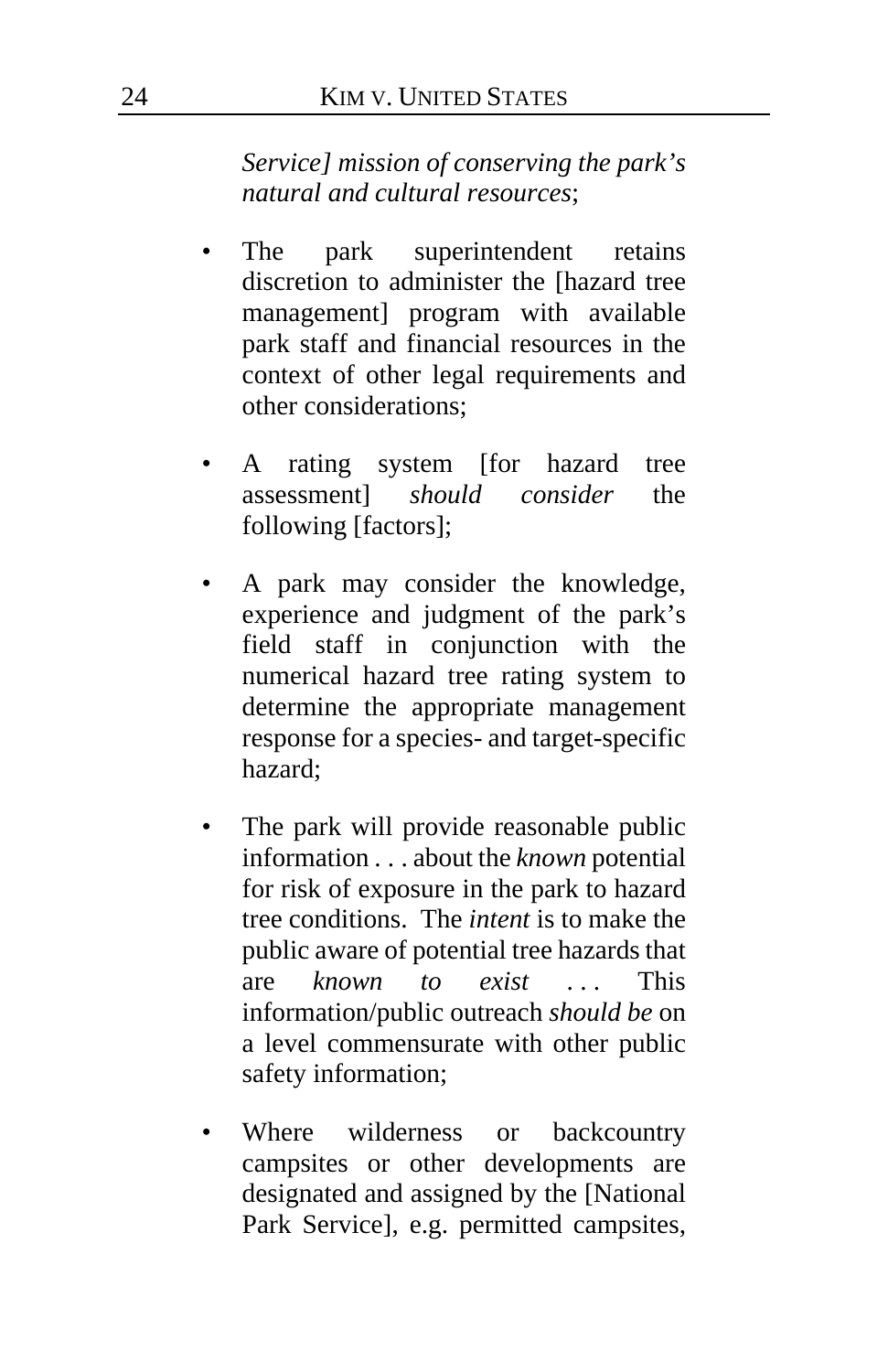these areas *should be* identified for inclusion in the hazard tree management program, and such sites *should be surveyed and hazards abated/mitigated*;

- It is the responsibility of each park superintendent to determine the need for and, as appropriate, to develop, implement, and keep up-to-date a hazard tree management program;
- The regional director *should* ensure that each park has an adequate hazard tree management program.

Comparable discretionary language is present in the corollary Vegetation Management Plan for Yosemite: "*Reasonable and prudent measures should be taken* to protect safety and property. *Hazardous tree and limb conditions should be rated* and abated to provide a *balance between preservation of park resources and protection of people and property*." (Emphasis added).

We have consistently held that language of the type used in these park directives confers discretion, rather than imposing a mandatory obligation. In *Marlys Bear Medicine*, 241 F.3d at 1213, we explained that, in determining whether the discretionary function exception applies we "consider whether the action is a matter of choice." (citation omitted). In other words, if the "ultimate choice is left to the [agency]," discretion is conferred. *Id.* at 1214. We clarified that "[d]iscretion may be either affirmatively conferred or tacitly implied." *Id.* at 1213 (citation omitted). We, therefore, "ask whether the applicable federal standards either explicitly or implicitly gave the [National Park Service] discretion." *Id.*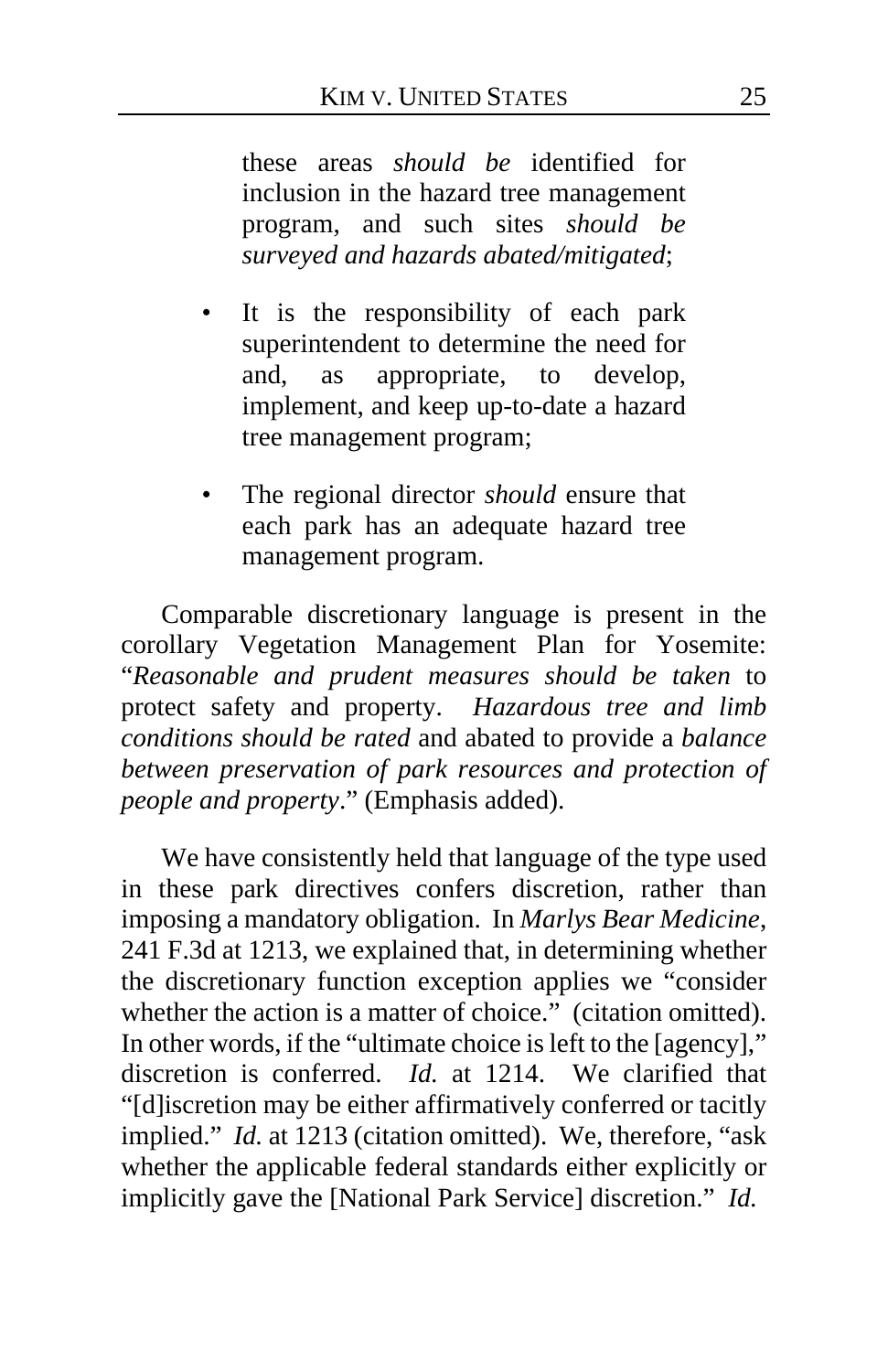In this case, discretion was conferred upon the Park Service both explicitly and implicitly. Discretion was conferred explicitly through copious use of the universally permissive terms "may" and "should." *See Kingdomware Technologies, Inc. v. United States*, 136 S. Ct. 1969, 1977 (2016) ("[T]he word 'may' . . . implies discretion . . ."); *see also Marshall v. Anaconda Co.*, 596 F.2d 370, 375 (9th Cir. 1979) (noting that the "'[s]hould . . . unless' language is clearly [m]ore advisory"); *Sabow*, 93 F.3d at 1452 (describing "should" as "suggestive, not mandatory") (citation omitted). Discretion was conferred implicitly through the embedding of discretionary choices throughout the policies. *See Gonzalez v. United States*, 814 F.3d 1022, 1029 (9th Cir. 2016) ("Courts have consistently held that where, as here, a government agent's performance of an obligation requires that agent to make judgment calls, the discretionary function exception applies."). (citation omitted).

As previously discussed, Directive # 25, which is relied upon by the majority as imposing a mandatory duty upon park officials actually provides quite the opposite, including describing the directive as "guidance" and explicitly retaining discretion in the Park Superintendent to administer the hazard tree management program "in the context of other legal requirements and other considerations." We have concluded that similar language falls within the discretionary function exception. In *Chadd v. United States*, 794 F.3d 1104, 1110 (9th Cir. 2015), we held that the discretionary function exception applied despite the existence of a "mandatory" policy, because the policy contained qualifying language that circumscribed the park's obligation to "what is practicable and consistent with designated purposes and mandates." We also described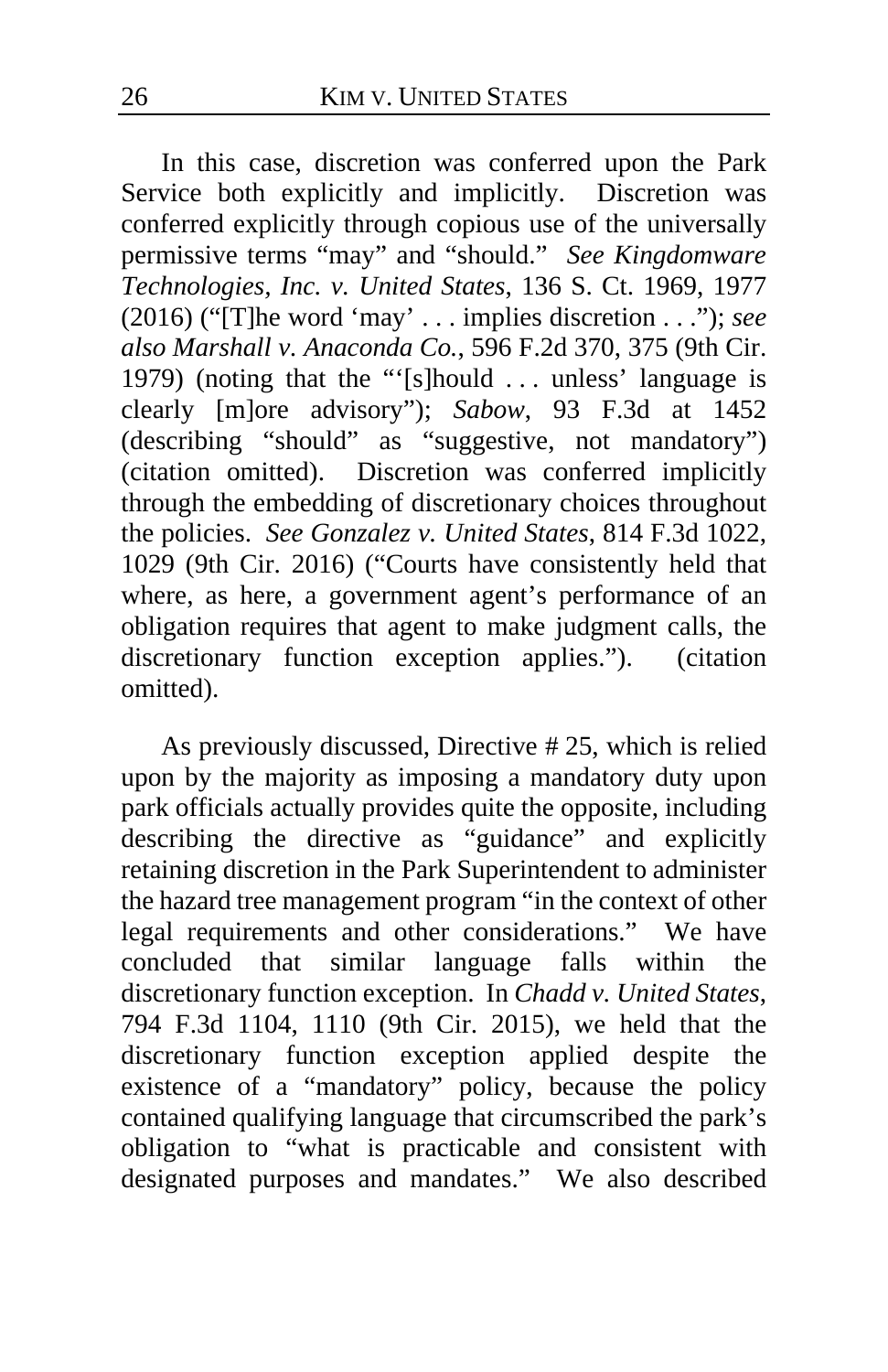"guidance" as "impos[ing] no particular, mandatory course of action." *Id.*

Similarly, in *Miller v. United States*, 163 F.3d 591, 594 (9th Cir. 1998), despite the existence of "mandatory requirements," we held that the discretionary function exception applied. The plaintiffs relied on the language in the Forest Plan requiring forest employees to:

> (1) monitor current and recent fire reports to target specific risks; (2) apply aggressive suppression action to wildfires that threaten assets, including private property, by initial attack; (3) provide equipment outside of the fire management organization to assist in the initial attack; and (4) meet the goal of controlling the fire by directly addressing the fire on the ground and preparing an escaped fire analysis where appropriate.

*Id.* We rejected the plaintiffs' reliance on these standards, holding that "[t]he existence of some mandatory language does not eliminate discretion when the broader goals sought to be achieved necessarily involve an element of discretion." *Id.* at 595 (citations omitted); *see also Sabow*, 93 F.3d at 1453 ("[T]he presence of a few, isolated provisions cast in mandatory language does not transform an otherwise suggestive set of guidelines into binding agency regulations.") (citation omitted).

<span id="page-26-0"></span>A similar conclusion is warranted in this case in light of the discretionary framework of which Directive  $#25$  is a part, and the discretionary nature of Directive # 25 itself. As in *Miller*, Directive # 25 "confers discretion as a part of its general procedure" vesting discretion in the Park Superintendent. *Id.* at 594.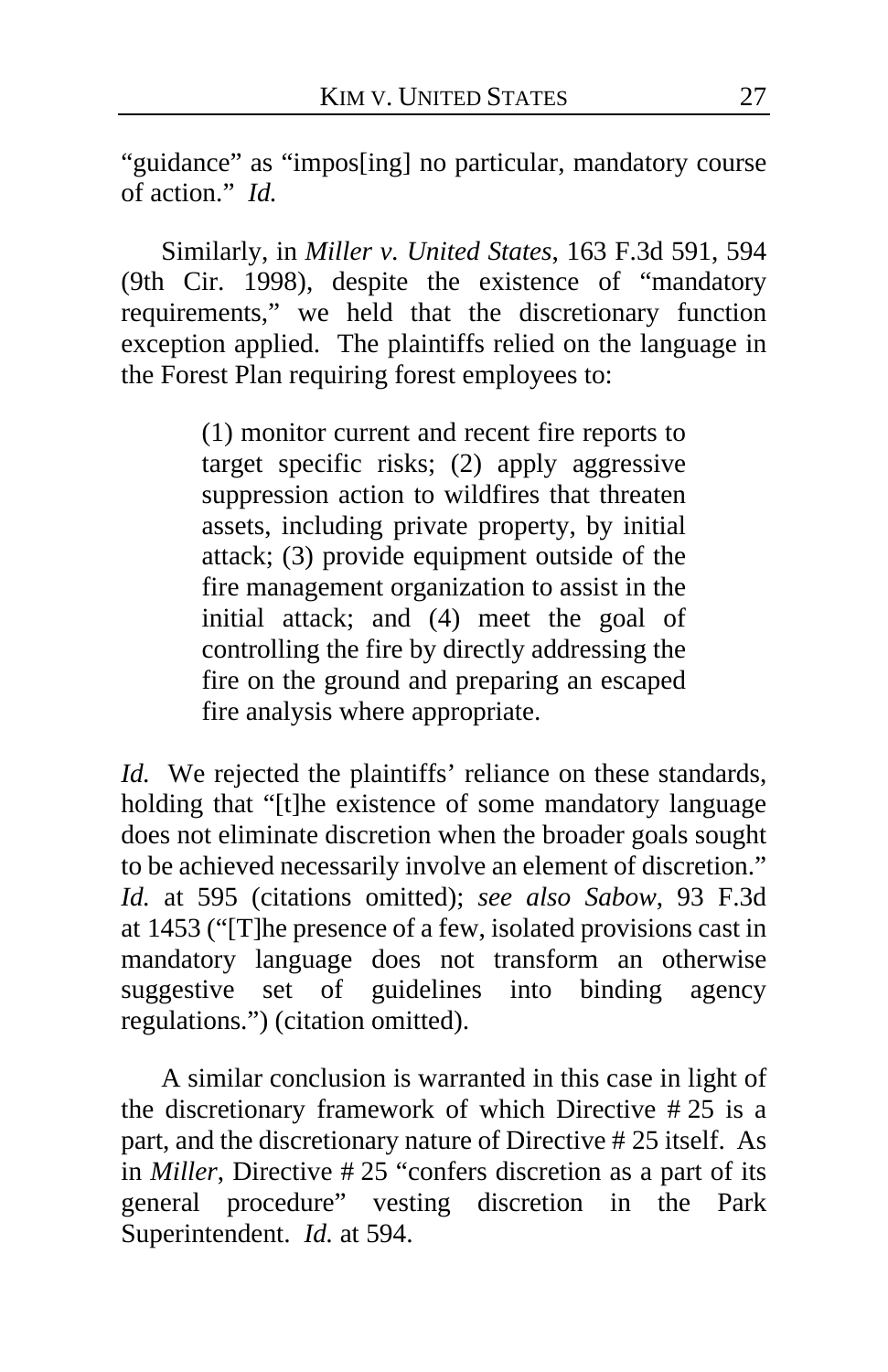The majority opinion specifically relies upon the Rating System used in Yosemite National Park under Directive # 25 to evaluate "(1) tree failure potential; (2) target damage potential; (3) target impact potential; and (4) target value." However, not only is Directive # 25 itself couched in discretionary terms, the rating system expressly states that the "[d]efect ratings . . . are *usually assigned* and/or *modified on a local/regional basis* and reflect *variations in species and environmental factors*." (emphases added). In addition, the very factors relied upon by the majority are identified as "example[s]" that "may need to be revised for local conditions." The ratings are listed as examples only, and because no instructions are included regarding revisions for local conditions, or how to account for "variations in species and environmental factors," our analysis of similar directives in *Miller* militates toward a similar conclusion—that Directive # 25 did not "eliminate discretion" on the part of forest officials. *Id.* at 595 (noting that although the standards and procedures outlined certain requirements, they did not eliminate discretion because they did not mandate a specific method of complying with those standards).

<span id="page-27-1"></span><span id="page-27-0"></span>Finally, and importantly, the majority relies on a conclusory allegation from the plaintiffs that forest officials knew the failed tree was hazardous. This is an important point because Directive # 25 addresses providing information to the public regarding "hazards that are *known* to exist." (emphasis added). Contrary to the majority's assertion, *see Majority Opinion*, p[.12,](#page-11-0) we are not required to accept as true conclusory allegations. *See Ashcroft v. Iqbal*, 556 U.S. 662, 678–79 (2009) ("Rule 8 . . . does not unlock the door of discovery for a plaintiff armed with nothing more than conclusions . . ."); 679 ("[P]leadings that . . . are no more than conclusions[] are not entitled to the assumption of truth"). The only evidence in the record on this issue is the